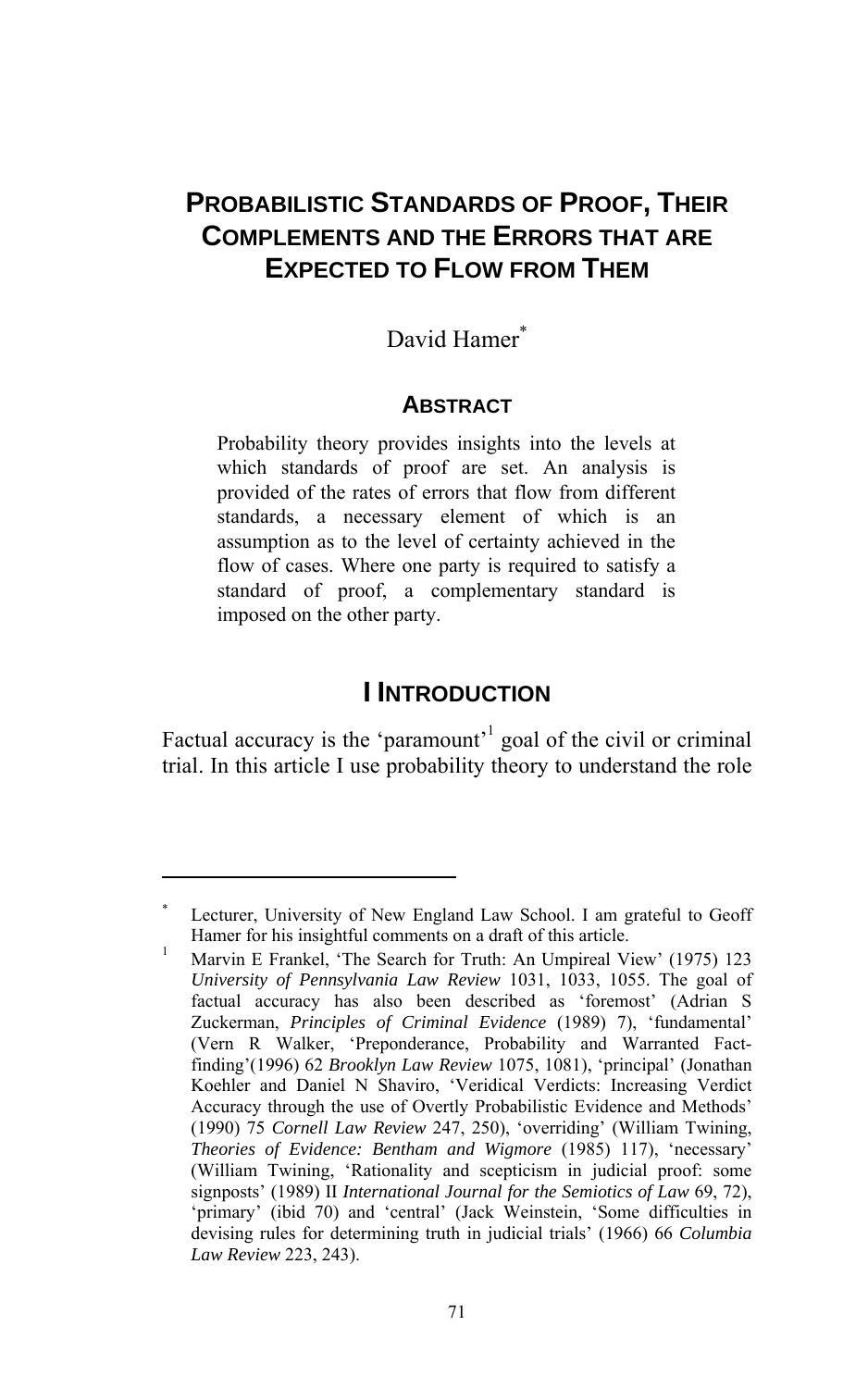$\overline{a}$ 

played by the ordinary<sup>2</sup> civil and criminal standards of proof in the law's pursuit of factual accuracy.

Standards of proof inform the fact-finder of the basis on which a version of facts should be adopted. It might be argued that the standard best designed to achieve factual accuracy is obvious demand absolute certainty. If the fact-finder is certain that the defendant is not liable, a finding should be made for the defendant. If the fact-finder is certain of the defend[an](#page-1-0)t's liability, a finding should be made for the plaintiff or prosecution. If the fact-finder is uncertain, no finding should be made.

This view is of course hopelessly idealistic. The material facts are not available for inspection by the fact-finder, but must be inferred from incomplete and inconclusive evidence.<sup>3</sup> Perhaps a fact-finder might occasionally feel totally certain about the material facts, but arguably she should not. The better view is that '[i]n the real world of human actions we can never be absolutely certain of anything'.<sup>4</sup> If certainty was a prerequisite to judgment, very few decisions would be made, if any. While the system would have the appearance of pursuing the goal of factual accuracy, other objectives would be severely compromised. There would be no peaceful resolution of civil disputes, $5$  creating the danger that the parties may take matters into their own hands. Criminals would go unpunished; there would be no deterrence,

<sup>2</sup> This article does not consider the question of intermediate or flexible standards. For a more general discussion see David Hamer, 'The Civil Standard of Proof Uncertainty: Probability, Belief and Justice' (1994) 16 *Sydney Law Review* 506; Mike Redmayne, 'Standards of Proof in Civil Litigation' (1999) 62 *Modern Law Review* 167; Charles R Williams, 'Burdens and Standards in Civil Litigation' (2003) 25 *Sydney Law Review*  $165.$ 

As has long been recognised: see W Twining, 'The Rationalist Tradition of Evidence Scholarship' (1982), in Enid Campbell and Louis Waller, *Well and Truly Tried: Essays on Evidence* (1982). 4

<span id="page-1-0"></span>Barbara Shapiro, '"To a Moral Certainty": Theories of Knowledge and Anglo-American Juries 1600–1850' (1986) 38 *Hastings Law Journal* 153, 193; see also *Re Winship* 397 US 358 (1970), 370 (Harlan J). 5

See eg Charles Nesson, 'Reasonable Doubt and Permissive Inferences: The Value of Complexity' (1979) 92 *Harvard Law Review* 1187, 1194; John Thibaut, and Laurens Walker, 'A Theory of Procedure' (1978) 66 *California Law Review* 541.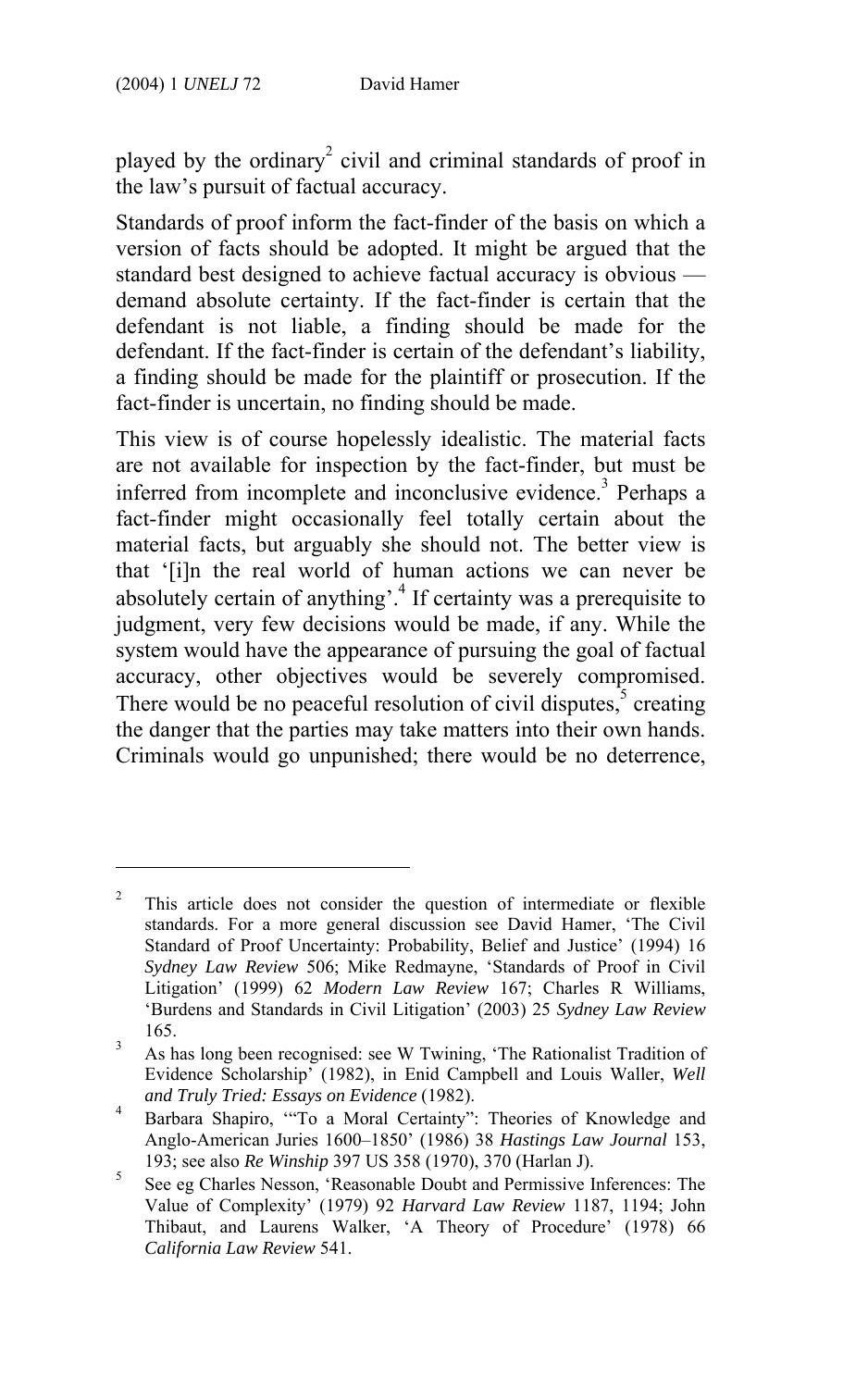rehabilitation or retribution.<sup>6</sup> And while limitless resources were being consumed, there would be an absence of closure for the parties and the community.<sup>7</sup>

The legal system is realistic. It does not demand the unattainable. Standards of proof, even the criminal standard, are recognised as inherently 'probabilistic'.<sup>8</sup> This is not to say that factual accuracy is sacrificed in favour of other more pragmatic ends. On the contrary, in this article I support the now 'conventional'<sup>9</sup> view that standards are set at levels of probability that minimise the costs of factual error. As explained in Parts II and III below, the ordinary civil standard of 50 per cent minimises the subjective expected rate of error while the criminal standard is set at a higher level to reduce the risk of the more costly error — the wrongful conviction. However, it must be recognised that the more the standard is increased, the greater the risk of the other error, the erroneous acquittal.

Clearly the level at which a standard is set will have an impact on the rates of the different kinds of errors. As far as the standard of proof is concerned, to reduce the risk of one kind of error is to increase the risk of the other. The trade-off is inescapable. But error rates are not solely determined by the standard of proof. Regard must also be had to the degree of certainty attained by the fact-finder in the flow of cases. All else being equal, the greater the fact-finder's certainty, the more possible it is to avoid error. The mathematical relationship between the probability distribution of the cases, the standard of proof and error rates is explored below in Part IV.

<sup>6</sup> See eg Charles Nesson, 'The Evidence or the Event? On Judicial Proof and the Acceptability of Verdicts Thesis' (1985) 98 *Harvard Law Review* 1357, 1359; Jerome Frank, *Courts on Trial: Myth and Reality in American Justice*  $(1949)$  101.

Weinstein, above n 1, 242.

<span id="page-2-0"></span><sup>8</sup> Eg *Victor v Nebraska* 511 US 1 (1994) 14, 22 (O'Connor J), but contrast 25 (Ginsburg J, conc), 36 (Blackmun J, diss). See also *Re Winship* 397 US 358  $(1970), 370$  (Harlan J).

Dale Nance, 'Evidential Completeness and the Burden of Proof' (1998) 49 *Hastings Law Journal* 621, 622. See also Ron Allen et al, 'Probability and Proof in *State v Skipper*: An internet exchange' (1995) 35 *Jurimetrics Journal* 277 (22 August 1994) 309 (Friedman R).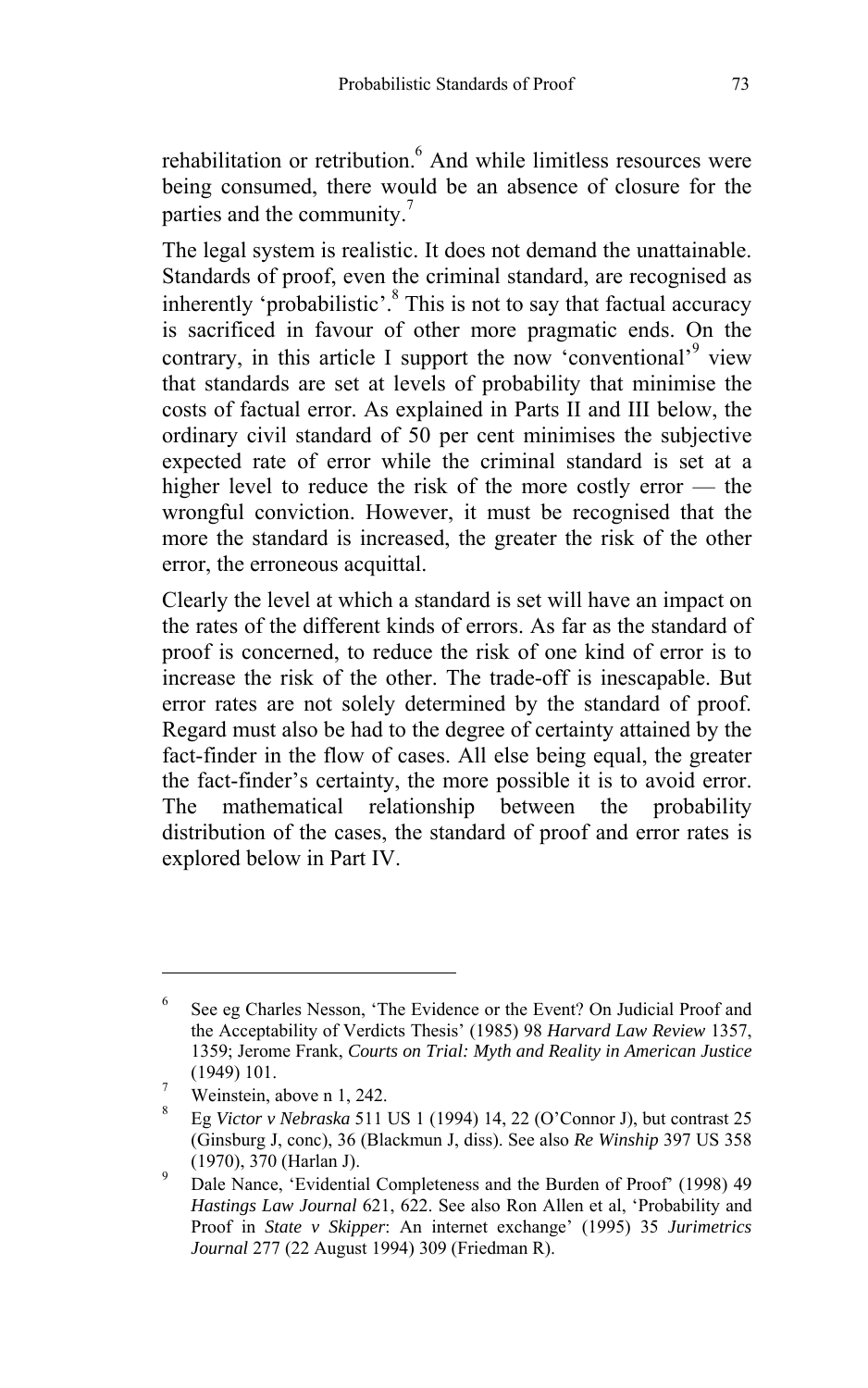Recognition of the probabilistic nature of the standard of proof — placing it at a certain position on the unit interval — leads immediately to an instructive corollary. There is, with regard to each issue at trial, not a single standard, but two complementary standards, one for each of the opposing parties. Talk of the criminal defendant's standard of proof may appear inconsistent with the presumption of innocence. However, such a concern should be addressed through careful instruction on burdens of proof. As outlined in Part V, an appreciation of the complementary corollary should lead to a better understand[in](#page-3-0)g and clearer instruction on the criminal standard, including those where the prosecution relies exclusively upon circumstantial evidence.

# **II THE ORDINARY CIVIL STANDARD: MINIMISING THE SUBJECTIVE EXPECTED RATE OF ERROR**

The ordinary civil case is symmetrical.<sup>10</sup> The plaintiff and the defendant have an equal stake in [th](#page-3-2)e proceedings. The parties may, for example, be arguing as to who should bear the loss of an unsuccessful business dealing. The la[w s](#page-3-3)eeks to treat the parties even-handedly. In the United States it is commonly held that the civil standard of proof requires the fact-finder to adopt the plaintiff's version of facts where they are established to a 'preponderance of probability' or a 'preponderance of evidence'.<sup>11</sup> In England and Australia, the predominant formula is that the plaintiff must establish her case on a 'balance of probabilities<sup>'.12</sup> Many authorities hold that these formulations can be interpreted as 'more probable than not' and as setting a standard of  $\frac{1}{50}$  per cent.<sup>13</sup> Putting to one side the burden of proof,

<span id="page-3-0"></span>Arguably, where this symmetry is not present and the defendant has more at stake than the plaintiff, the standard should increase or an intermediate

<span id="page-3-2"></span><span id="page-3-1"></span>

standard should be imposed. See above, n 2. 11 Eg *Grogan v Garner* 498 US 279 (1990), 286. 12 Eg *Neat Holdings Pty Ltd v Karajan Holdings Pty Ltd* (1992) 110 ALR

<span id="page-3-3"></span><sup>449;</sup> *Re H* [1996] AC 563, 586. 13 Eg *Re Winship* 397 US 358 (1970), 371–372 (Harlan J); *Bradshaw v McEwans Pty Ltd* (unreported, High Court of Australia, Dixon, Williams, Webb, Fullager and Kitto JJ, 27 April 1951), quoted in *Holloway*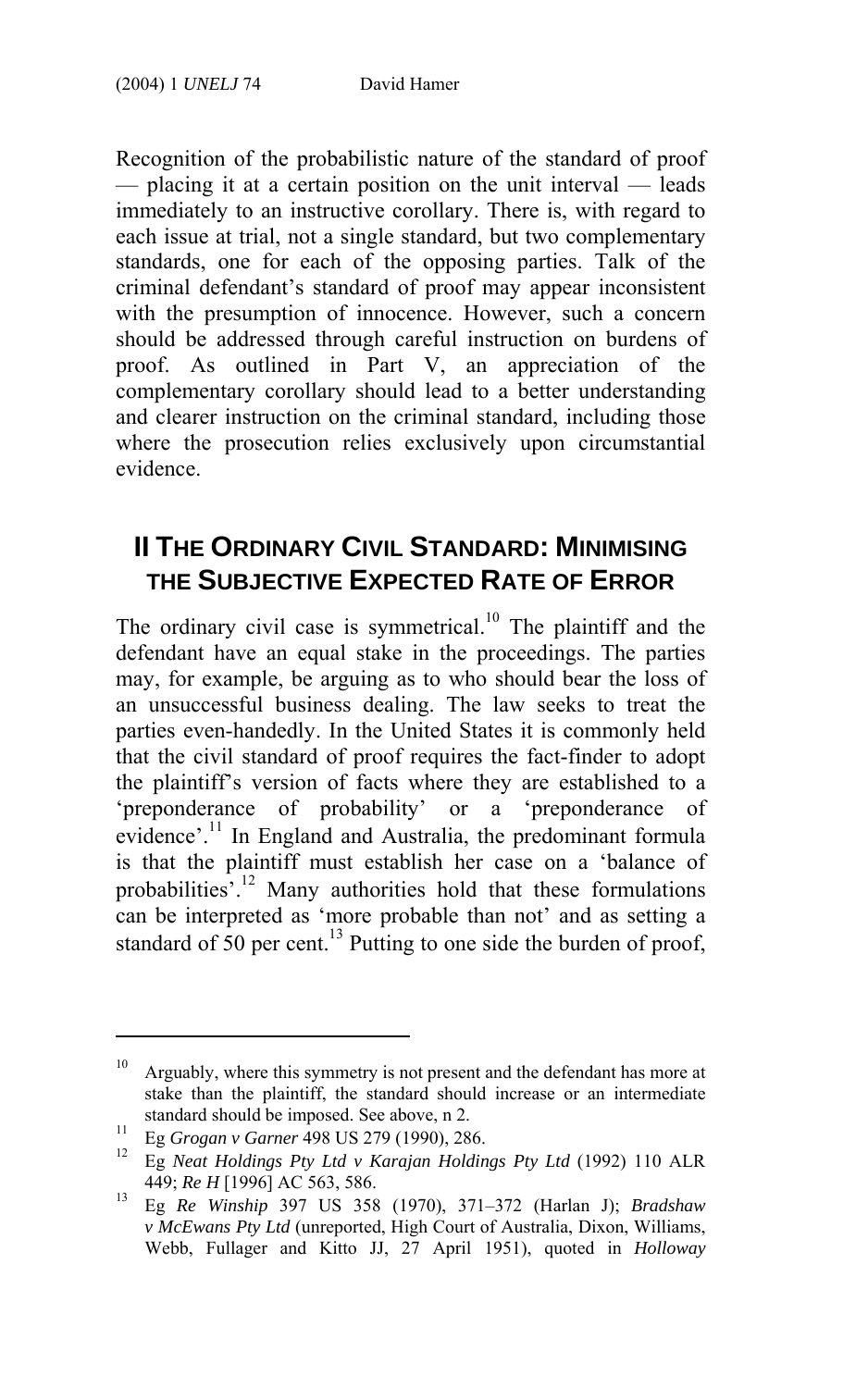which is generally borne by the plaintiff, the standard of proof is equally demanding on both parties. Each party will be concerned to demonstrate that her version of facts is more probable than the other party's competing version.

This standard minimises the risk of error in the instant case, and minimises the subjective expected rate of errors in civil litigation.<sup>14</sup> If a plaintiff proves her case to a probability of 60 per cent, a verdict will be rendered for the plaintiff and, in the factfinder's view, this verdict will probably be correct. If ten plaintiffs proved their cases to a level of 60 per cent, all would succeed. Six of these verdicts would be expected to be factually correct, and four factually incorrect, though which were which would be unclear. Of course it would be preferable for all ten verdicts to be factually correct, but given the limitations of the evidence, this is not achievable. Expected accuracy would not be increased by increasing the standard of proof. If the standard were raised to, say, 65 per cent, the defendant would be successful in each of the ten cases. However, the fact-finder would then consider only four verdicts to be factually correct, and six to be factually incorrect. By increasing the standard of proof, the subjective expected rate of factually correct verdicts would be reduced. As these very simple examples demonstrate, there is a close relationship between the standard of proof and expected rates of the diffe[re](#page-4-1)nt kinds of errors, mediated by the probability distribution over the set of cases in question. The mathematical relationship between these three things will be examined in more detail below*.* First, however, I should clarify what is meant by subjective expected rate of errors.

The errors with which we are concerned in the present context are, of course, factual errors. The verdicts referred to in the examples above will all be legally correct in the sense that they were rendered in accordance with the appropriate standard of proof.15 However, a legally correct verdict may nevertheless be

*v McFeeters* (1956) 94 CLR 470, 480–1 (Williams, Webb and Taylor JJ); *Davies v Taylor* [1974] AC 207, 219 (Lord Simon); Hamer, above n 1, 509.<br>
David Kaye 'Naked statistical evidence' (1980) 89 *Yale Law Journal* 601.<br>
Compare Zuckerman, above n 1, 122. Hay's recent economic analysis of

<span id="page-4-0"></span>

<span id="page-4-1"></span>burdens of proof appears inexplicably to focus entirely on legal error. He is concerned, inter alia, to minimize 'the costs of erroneous outcomes'. (Bruce L Hay, 'Allocating the Burden of Proof' (1997) 72 *Indiana Law Journal*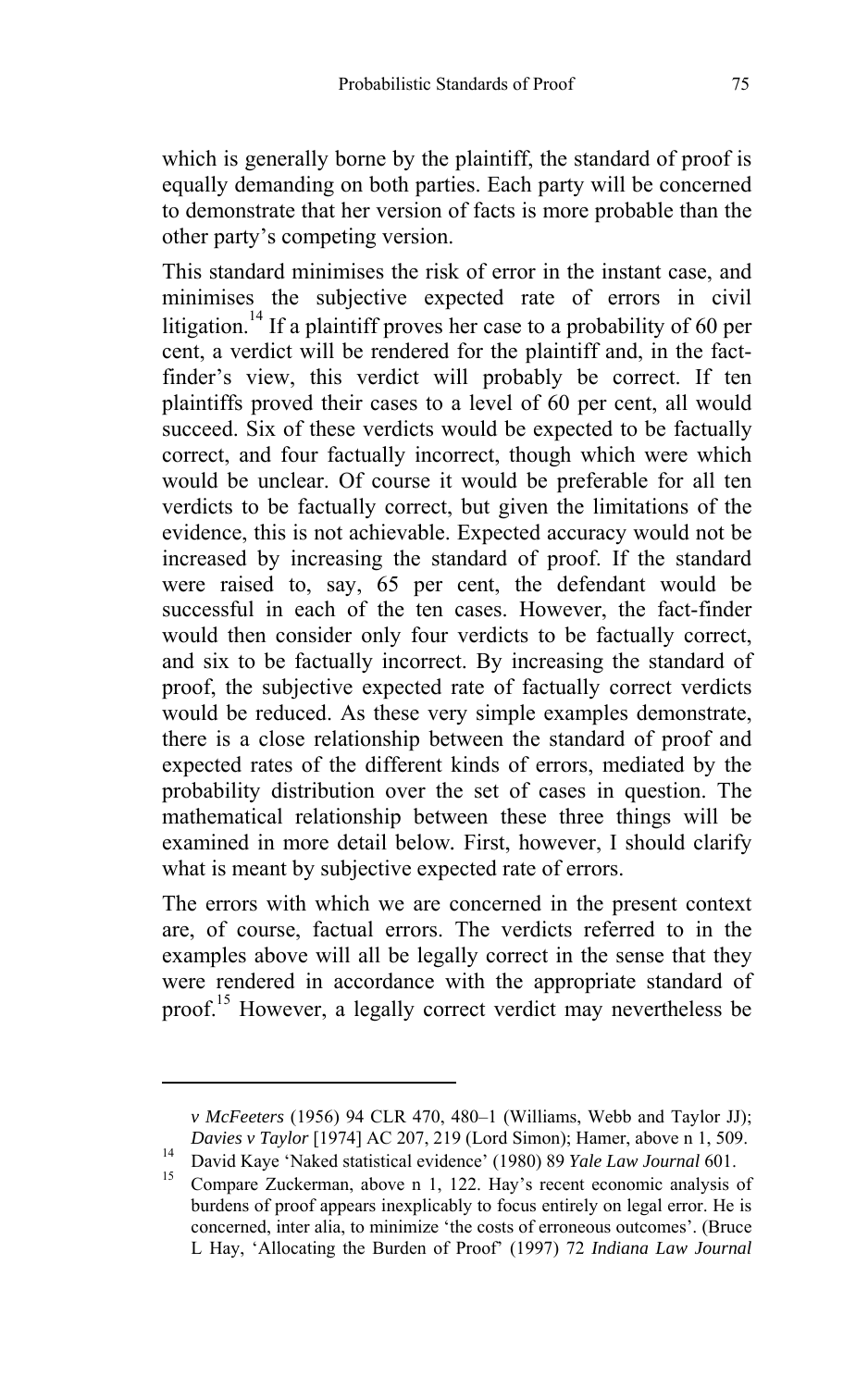$\overline{a}$ 

factually incorrect, in that the verdict is premised upon a version of the material facts that does not *correspond* with what really transpired.<sup>16</sup> The converse is also true. A legally incorrect verdict — one based, for example, on highly probative but inadmissible evidence — may be factually correct.<sup>17</sup> The same point can be made of inductive reasoning in general. Where evidence is incomplete or ambiguous, and it is not possible to eradicate all doubt, valid reasoning may unavoidably lead to factual error.<sup>18</sup>

- (1990) 96. (1990) 96. 17 See also Zuckerman, above n 1, 122; Andrew D Leipold, 'The Problem of the Innocent, Acquitted Defendant' (2000) 94 *Northwestern University Law Review* 1297, 1298 fn 9; Henry L Chambers, 'Reasonable Certainty and
- Reasonable Doubt' (1998) 81 *Marquette Law Review* 655, 658 fn 11. 18 See also Detlof Von Winterfeldt, and Ward Edwards, *Decision Analysis and Behavioral Research* (1986) 2–3; Zuckerman, above n 1, 19; Willem A Wagenaar, Peter van Koppen, and Hans Crombag, *Anchored Narratives: The Psychology of Criminal Evidence* (1993) 14.

<sup>651, 651.)</sup> However, he defines a correct or 'meritorious' outcome as one where the 'the evidence supports the claim' (657), and an 'erroneous outcome, as we have defined it, occurs when the party whom the evidence supports nonetheless loses' (662). His definition of error has no reference to any lack of correspondence between the material facts, as found, and what really occurred. His model appears to totally ignore the costs of error that

flow from the unavailability and incompleteness of evidence.<br><sup>16</sup> The correspondence theory of truth has been criticised for its 'naïve and outdated view that the outside world is able somehow to impress itself on our senses without change or remainder': Bernard Jackson, 'Semiotic Scepticism: A Response to Neil MacCormick' (1991) IV *International Journal for the Semiotics of Law* 175, 178; see also John Jackson 'Two Methods of Proof in Criminal Procedure' (1988) 51 *Modern Law Review* 549, 558. However, the charge of naivety does not appear warranted in the present context. An acknowledged difficulty in proving real world events provides the raison d'être of standards of proof. Perhaps it could be said that it would be naïve even to aspire to establish a correspondence. However, such an extreme scepticism about the possibility of knowing the outside world is as open to criticism as the most naïve realism. '[B]oth take for granted the relationship between evidence and reality'. 'Instead of dealing with the evidence as an open window, contemporary sceptics regard it as a wall, which by definition precludes any access to reality.' Carlo Ginzburg 'Checking the Evidence: The Judge and the Historian', in James Chandler, Arnold I Davidson, and Harry Harootunian (eds), *Questions of Evidence: Proof, Practice, and Persuasion across the Disciplines* (1994) 290, 294; Steven L Winter, 'The Cognitive Dimension of the *Agon* between Legal Power and Narrative Meaning' (1989) 87 *Michigan Law Review* 2225, 2244; William Twining, *Rethinking Evidence, Exploratory Essays*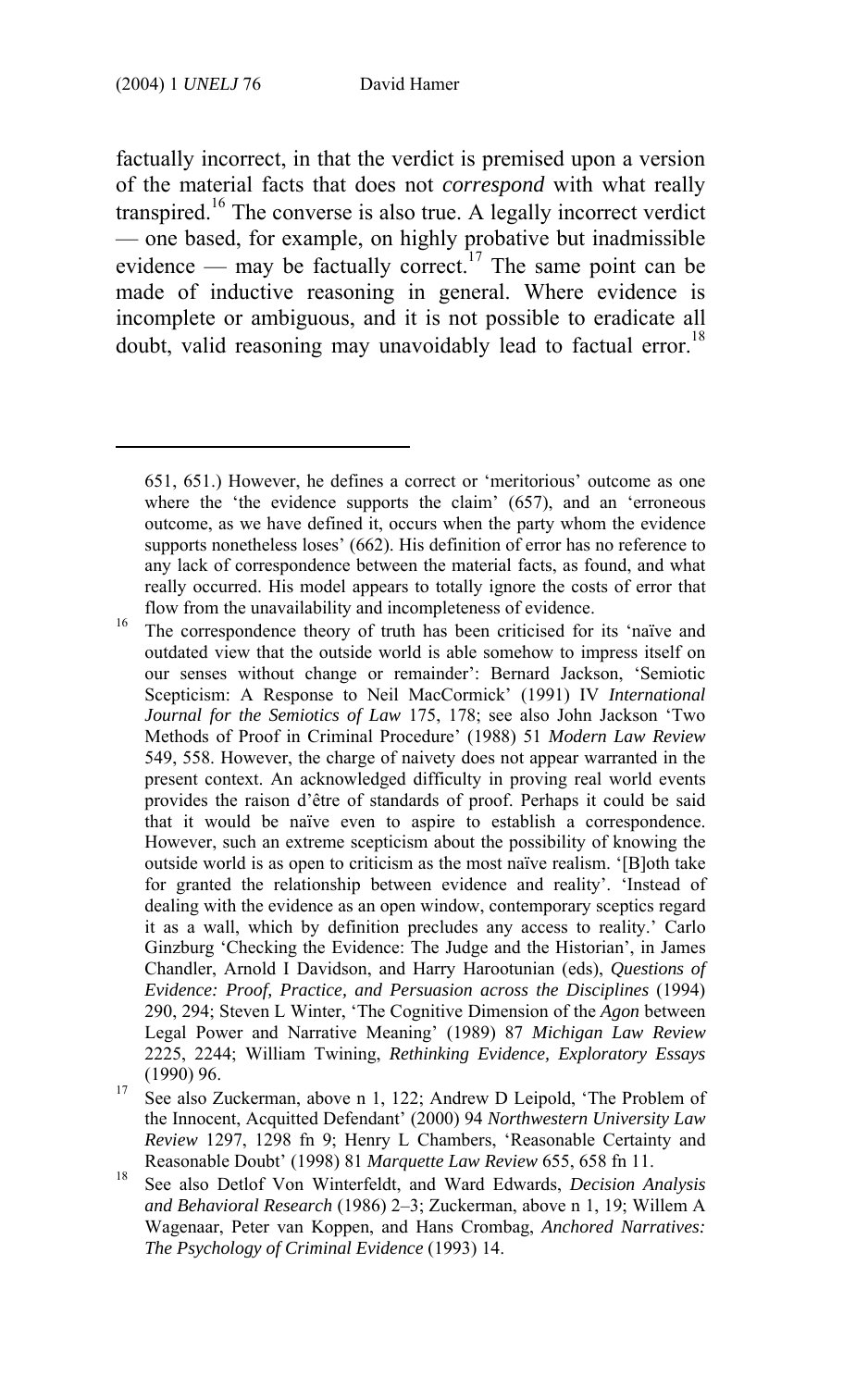And conversely, invalid reasoning may lead to factually correct results.

The statement that a 50 per cent standard of proof will minimise the rate of error is qualified in two respects — it states an *expectation* which is based upon what is commonly termed a *subjective* probability assessment. Taking the subject[ivi](#page-6-0)ty point first, the fact-finder's assessment of the probability of liability will generally lack the objective appearance of a probability based on statistical data or knowledge of the structure of a game of chance. Juridical fact-finders' assessments are rarely quantified, and if they were, it would be surprising to find different fact-finders arriving at precisely the sam[e fi](#page-6-1)gure. For this reason, my use of probability theory in the analysis of human degrees of belief falls within what is generally termed the 'subjective theory' of probability.<sup>19</sup> It may be questioned whether the term 'subjective' is entirely appropriate in a couple of respects. First, some commentators [ar](#page-6-2)gue that all probability assessments are subjective in the sense of being subject to a limited body of evidence. Probability, it is said, is not a feature of the world, but is an expression of partial belief based upon our limited knowledge of the world.<sup>20</sup>

More importantly in the present context, the term 'subjective' might be considered to carry the connotation of relativism.<sup>21</sup> Critics of the subjective theory have suggested that it exhibits 'great tolerance'<sup>22</sup> about different interpretations of evidence,

<span id="page-6-0"></span><sup>19</sup> Eg Henry Kyburg, and Howard Smokler, *Studies in Subjective Probability* (1964); Peter Ayton and George Wright (eds), *Subjective Probability*

<span id="page-6-1"></span><sup>(1994). 20</sup> Eg Richard Wright, 'Causation, Responsibility, Probability, Naked Statistics and Proof: Pruning the Bramble Bush by Clarifying the Concepts' (1988) 73 *Iowa Law Review* 1001, 1041; Bernard Robertson, and G Anthony Vignaux, 'Probability—The Logic of the Law' (1993) 13 *Oxford* 

*Journal of Legal Studies* 457, 469–70.<br><sup>21</sup> This leads Ayton and Wright to suggest that 'personalist' may be a better term than 'subjective' (Peter Ayton and George Wright, 'Subjective probability: What should we believe?', 165 fn 1, in Wright and Ayton (eds) above n 19). However, the term 'subjective probability' appears in the title of their article, and the book in which it appears. 22 Eg, Wesley C Salmon, *The Foundations of Scientific Inference* (1967) 81;

<span id="page-6-2"></span>see also Kyburg and Smokler, above n 19, 7; James Logue, 'Weight of evidence, resiliency and second order probabilities', in Ellery Eells and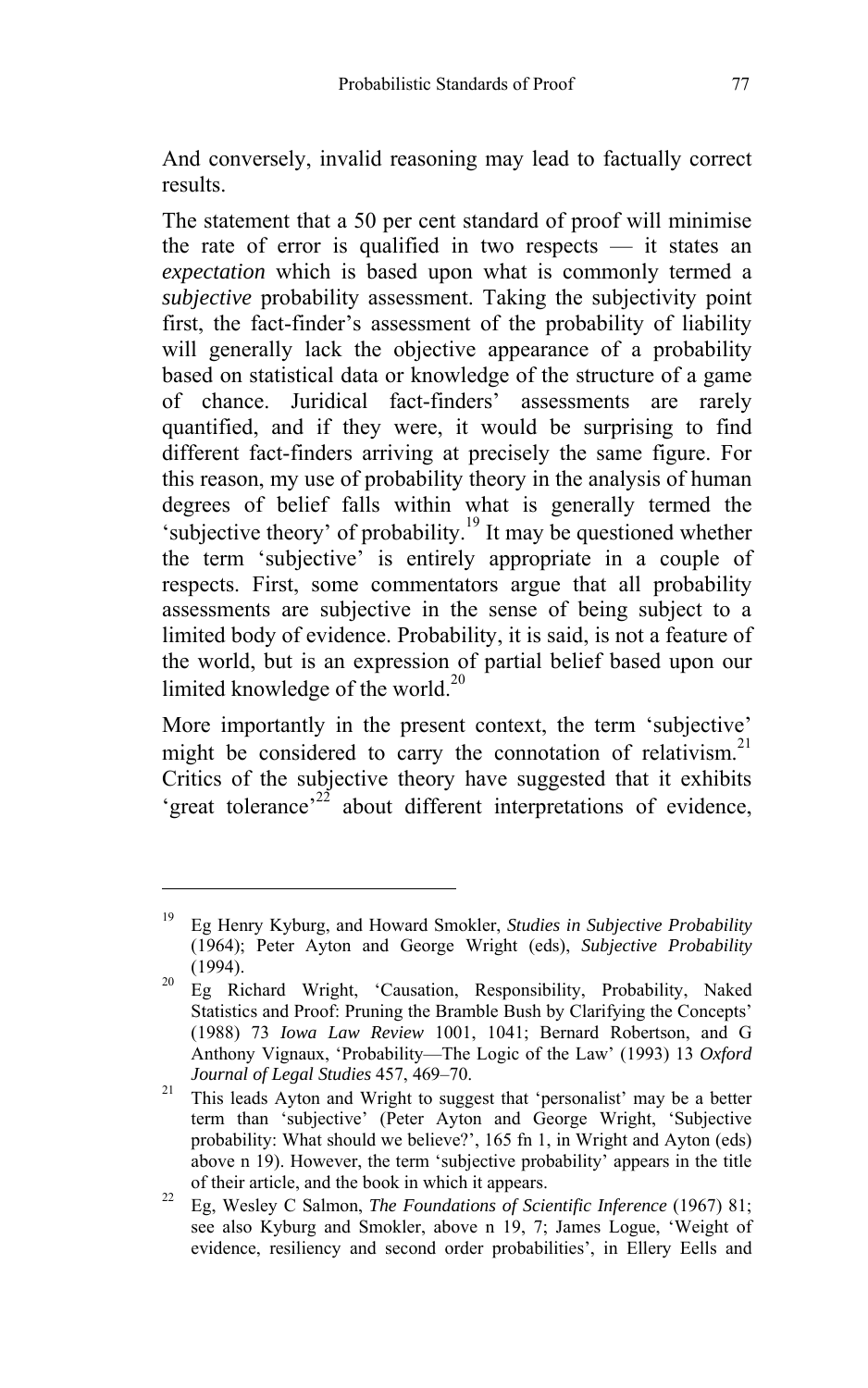$\overline{a}$ 

placing the correctness of probability assessments '[who](#page-7-0)lly outside the framework of rational controversy because it is not an objective issue'.<sup>23</sup> These criticisms are not necessarily fair. Rigorously applied, the subjective theory is capable of reconciling the divergent assessments of different indivi[dua](#page-7-1)ls.

Suppose two jurors differ in their assessments of the probative value of evidence of flight from the police.<sup>24</sup> The standard measure of probative value within the subjective probabi[lity](#page-7-2) theory is the Bayesian likelihood ratio.<sup>25</sup> Juror X has had few and favourable experiences of the police and considers a guilty person would be far more likely to flee than an innocent person. He views the evidence as strongly incriminating and gives it a high likelihood ratio:  $L_x(F) \gg 1.^{26}$  Juror Y has had far less pleasant experiences of police practices and considers flight an understandable response to police investigation irrespective of guilt. She views the evidence as having very little probative value on the question of guilt:  $L_Y(F) \approx 1.^{27}$  While the jurors have interpreted the flight evidence quite differently, the inequality,  $L_x(F) \neq L_y(F)$ , should not be considered as probabilistically

L(F) is defined as  $P(F|G)/P(F|\neg G)$  where ' $\neg$ ' is the negation symbol, meaning 'not'. Note that odds are a function of probability,  $o(p) = p/(1 - p)$ , and vice versa,  $p(o) = o/(1 + o)$ .

Tomasz Maruszewski (eds), *Probability and Rationality: Studies on* 

*L. Jonathan Cohen's Philosophy of Science* (1991) 155. 23 Jonathan Cohen, 'Subjective Probability and the Paradox of the Gatecrasher' [1981] *Arizona State Law Journal* 627, 630; see also Patrick Suppes, 'The Qualitative Theory of Probability', in Wright and Ayton (eds),

above n 19, 31; Salmon, above n 22, 81.<br><sup>24</sup> Compare Richard E McGarvie, 'Equality, Justice and Confidence' (1996) 5

<span id="page-7-0"></span>*Journal of Judicial Administration* 141, 145. 25 Bayes' theorem provides a means of updating a prior probability assessment to take account of new evidence. In its odds-likelihood form, the posterior odds of a proposition, G, given the fresh evidence, F, is equal to the product of the prior odds of the proposition, and the likelihood ratio for the evidence:  $O(G|F) = O(G) \times L(F)$ .

Bayes' theorem is so central to applications of the subjective theory, that it is alternatively known as the Bayesian theory: R D Friedman, 'A Presumption of Innocence, Not of Even Odds' (2000) 52 *Stanford Law Review* 873, 874–5; David Kaye, 'Introduction: What is Bayesianism?' in Peter Tillers and Eric Green (eds), *Probability and Inference in the Law of Evidence: The Limits and Uses of Bayesianism* (1988) 1, 9.<br><sup>26</sup> The symbol '>>' means 'much greater than'.

<span id="page-7-1"></span>

<span id="page-7-2"></span>The symbol ' $\approx$ ' means 'is roughly equal to'.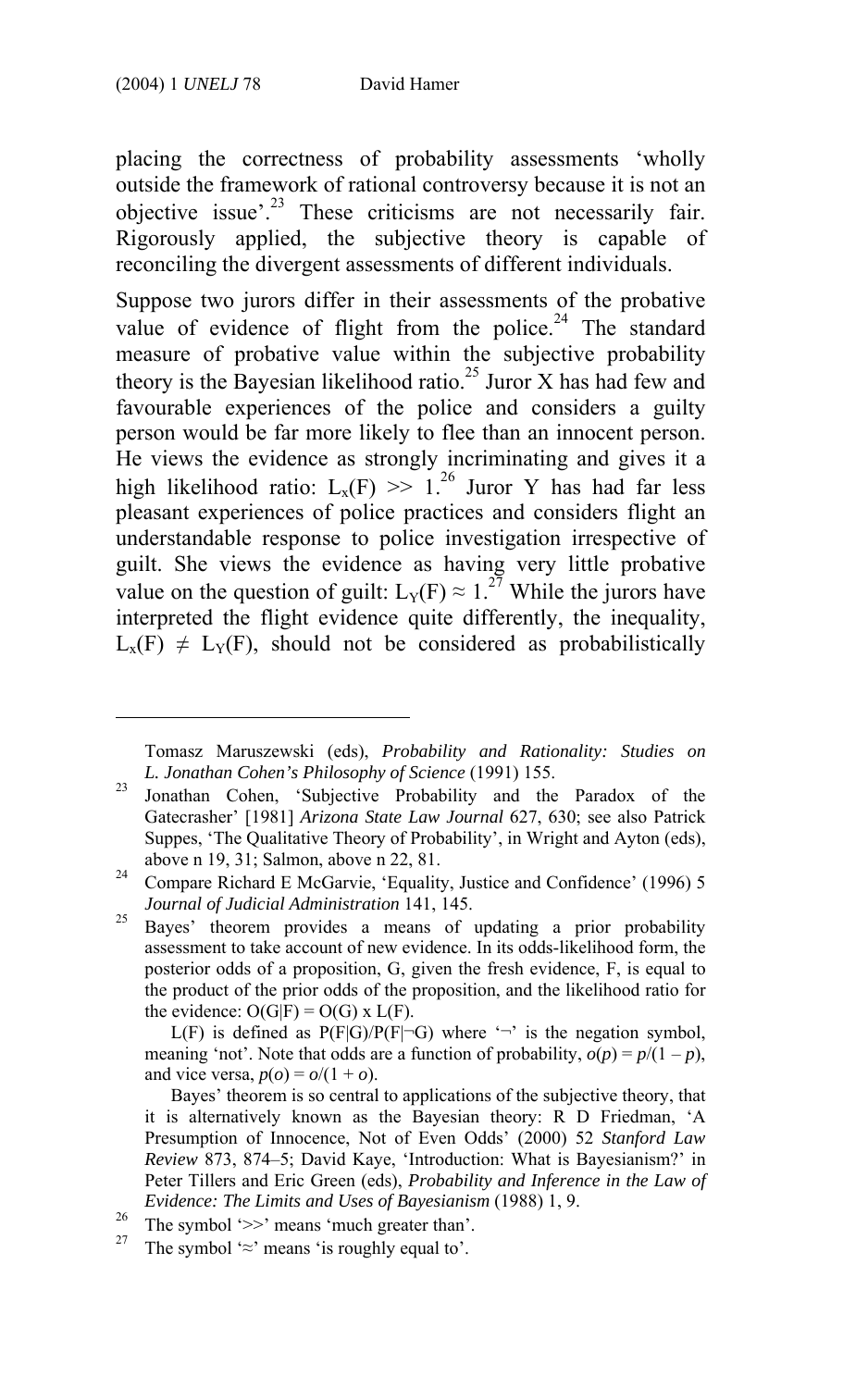incomprehensible. $^{28}$  To resolve the [a](#page-8-0)pparent inconsistency we need 'to be as clear as possible about the conditioning'.<sup>29</sup> If we label each juror's background evidence  $B_x$  and  $B_y$ , then the inequality becomes perfectly understandable:  $L(F|B_x) \neq$  $L(F|B_Y)$ <sup>30</sup> The jurors assessments differ because they are, in a real sense, assessing different bodies of evidence. This is not to say that all differences of opinion can be reconciled in this fashion. But if they can not, then rather than tolerating inconsistency, the subjective theory can be a vehicle for interrogating it. $31$ 

The second qualification to the proposition that a 50 per cent standard will minimise errors is that this merely states an *expectation*. And, where legal trials are concerned, confirming that expectation will be virtually impossible. In this respect a contrast can be drawn with the more explicitly probabilistic activity of betting. Offered even odds, a bettor would be advised to select the more probable side of the be[t, s](#page-8-1)ince this offers the greater expectation of winning. She would then have the opportunity to see whether she made the right choice. Betting is a predictive activity offering the bettor the opportunity to gather evidence that is generally conclusive. Indeed, the obtaining of such conclusive evidence is crucial to the activity of betting; if there was a common uncertainty as to which horses or lottery tickets were winners, gambling would be far less popular than it is. The courts, however, are usually engaged in postdiction proof of past events. $32$  As time passes the evidence tends to

<sup>28</sup> The symbol '≠' means 'is not equal to'. 29 Ian W Evett and Bruce S Weir, *Interpreting DNA Evidence: Statistical Genetics for Forensic Scientists* (1998) 8; see also Robertson and Vignaux

above, n 29, 470.<br>
Stating the former likelihood ratio in full,  $L(F|B_x) = P(F|G\&B_x)/P(F|\neg G\&B_x)$ .

<span id="page-8-0"></span> $P$ <sup>31</sup> Not that such a task would be easy. On the contrary, it is 'an open-ended problem, since there is no end to the variety of complicated information that might be contained in B; and therefore no end to the complicated mathematical problems of translating that information into numerical values': Edwin Jaynes, *Probability Theory: The Logic of Science* (Fragmentary Edition of March 1996) 213. 32 Occasionally courts are involved in predictive proof which raise another set

<span id="page-8-1"></span>of problems: see David Hamer, '"Chance would be a fine thing": Proof of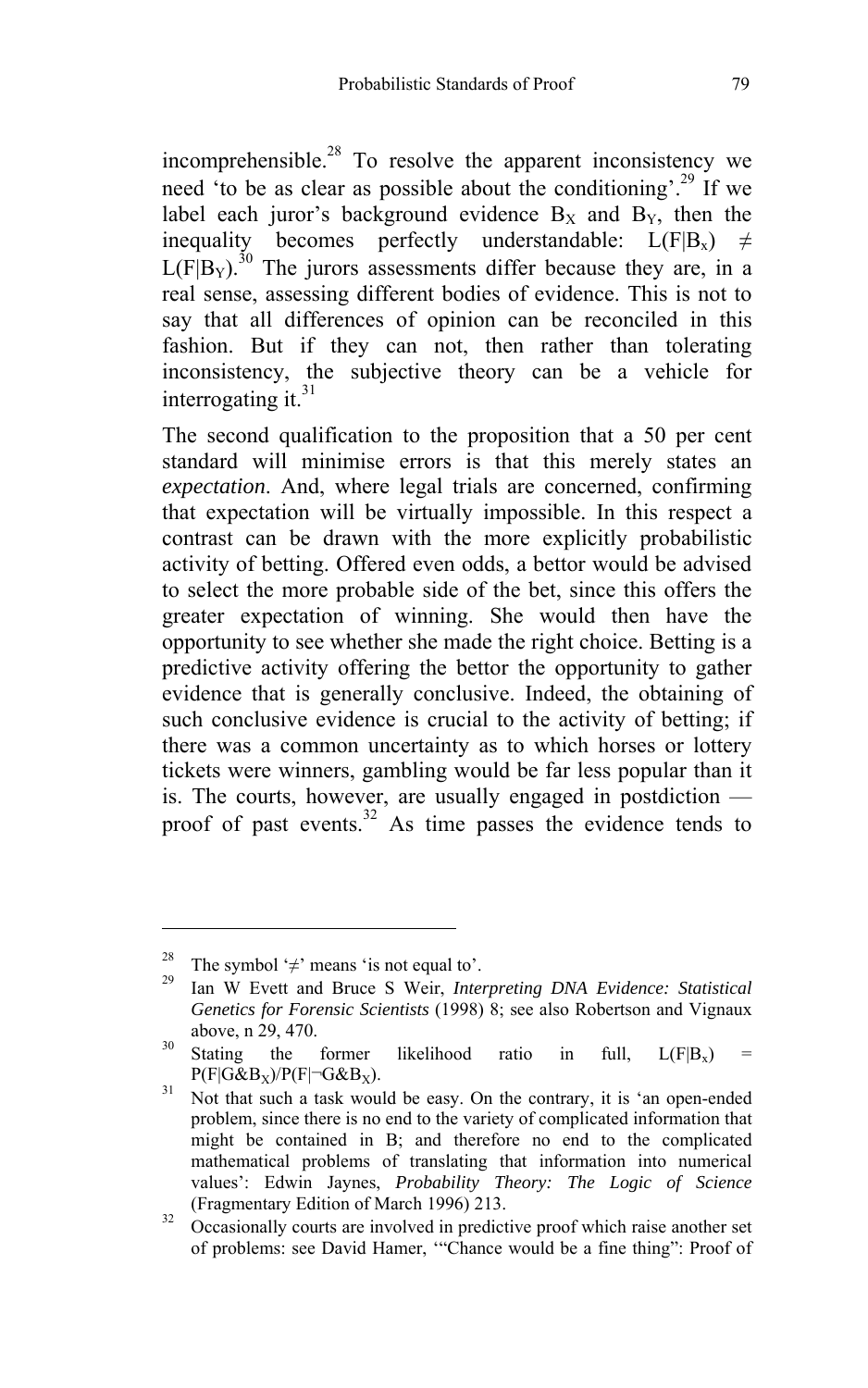$\overline{a}$ 

decline in quality: memories fade, forensic traces deteriorate and documents are shredded.<sup>33</sup> After the trial it will become increasingly difficult to confirm the accuracy of the fact-finder's verdict<sup>34</sup>

In isolated cases an external observer may be able to form a [vie](#page-9-0)w with virtual certainty that a verdict is factually correct or incorrect. She may have reference to crucial additional evidence that was inadmissible or unavailable at trial, giving her greater certainty than was available to the juridical fact-finder. However, the twin objectives of efficiency and finality place an obstacle in the path of those that would prove the existence of errors. If a reopening of the first determination is allowed, why should the second determination not also be questioned?<sup>35</sup> The underlying problem — the absence of a 'criterion'<sup>36</sup> or 'gold standard'<sup>37</sup> for checking postdictions — is intractable.

And so it must be acknowledged that the proposition that the 50 per cent standard maximises factual accuracy is subject to qualification. '*If* the judge's estimates are good, so that we can

causation and quantum in an unpredictable world' (1999) 23 *Melbourne University Law Review 557*; Wright, above n 20.<br><sup>33</sup> See also Jonathan Cohen, 'Subjective Probability and the Paradox of the

Gatecrasher' [1981] *Arizona State Law Journal* 627, 632.<br><sup>34</sup> Kaye suggests the distinction between postdictive trials and predictive bets is merely one of degree (David Kaye, 'The Laws of Probability and the Laws of the Land' (1979) 47 *University of Chicago Law Review* 34, 45). With enough resources, and 'sufficiently brutal methods', questions about the material facts could 'in theory, be settled'. Meanwhile, there may be 'some residual uncertainty' about the subject of a bet, such a horse race: 'The picture of the supposed winner may have been taken from an improper angle, it may have been doctored, or the laws of optics may have been suspended by a sinister force during the exposure. It is all a matter of

degree.' Generally though, the distinction is quite clear-cut. 35 *Jackson v Virginia* 443 US 307 (1979), 337 fn 12 (Stevens J conc) citing Paul M Bator, 'Finality in Criminal Law and Federal Habeas Corpus for State Prisoners (1963) 76 *Harvard Law Review* 441, 450–1, 450–451; see also Daniel Givelber, 'Meaningless Acquittals, Meaningful Convictions: Do We Reliably Acquit the Innocent?' (1997) 49 *Rutgers Law Review* 1317.<br><sup>36</sup> Wagenaar, van Koppen and Crombag, above n 18, 182.

<span id="page-9-0"></span>

<sup>37</sup> Michale L DeKay, 'The Difference between Blackstone-Like Error Ratios and Probabilistic Standards of Proof' (1996) 21 *Law and Social Inquiry* 95, 125.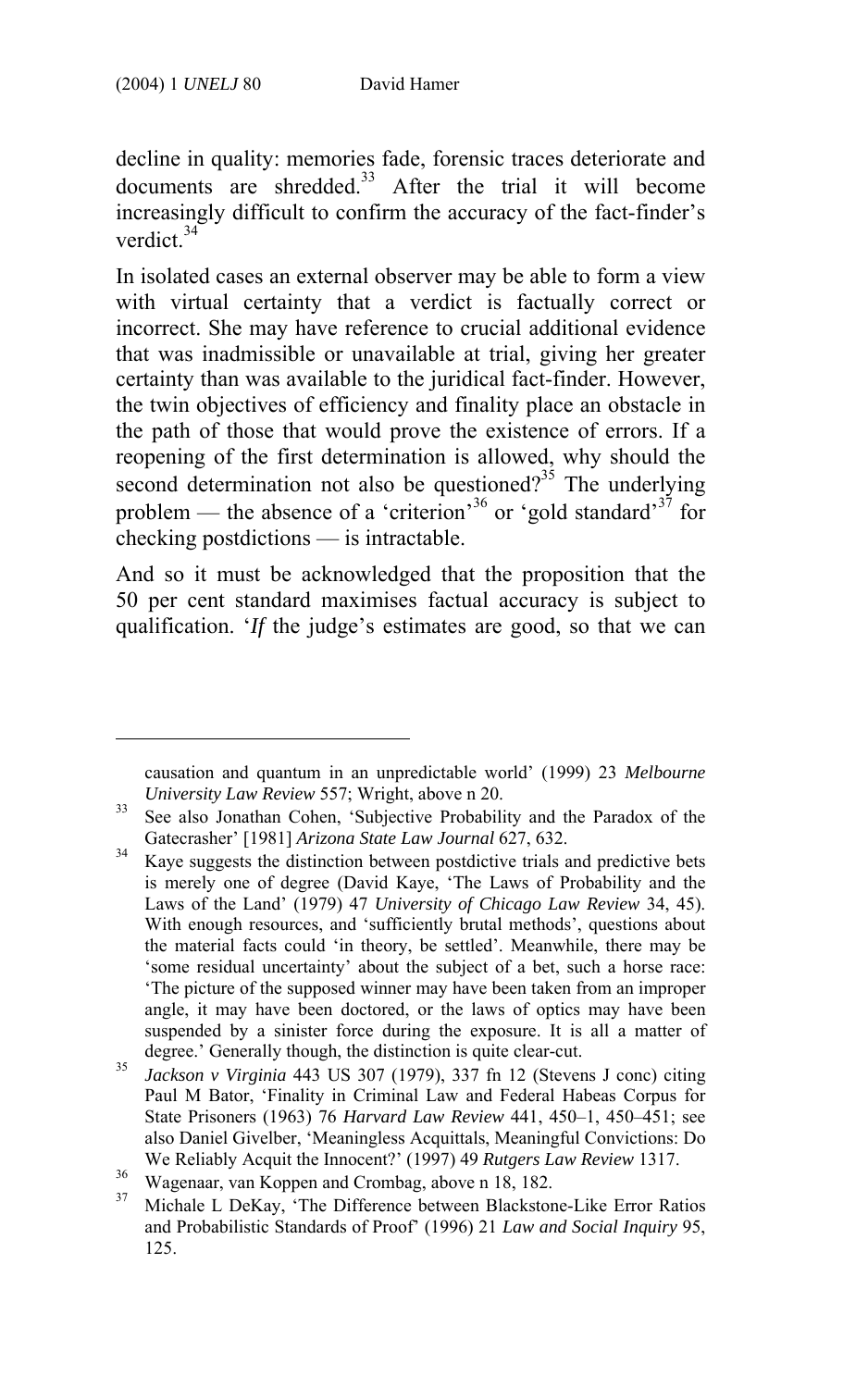take them as accurate statements of the probability of X  $\ldots$ <sup>38</sup> '*Assuming* a positive correlation between the fact-finder's belief and the true state of affairs  $\ldots$ <sup>39</sup> It is true that it is generally not possible to determine whether the expected accuracy benefits of the probabilistic standard of proof are achieved. Nevertheless, the 50 per cent standard is highly defensible in ordinary civil cases. $40$ The alternative is to set the standard at a level that is subjectively expected to increase the rate of error.<sup>41</sup>

# **III THE CRIMINAL STANDARD: MINIMISING THE EXPECTED COST OF WRONGFUL CONVICTIONS**

The symmetry of the ordinary civil case is wholly absent in the criminal trial. Whereas in the ordinary civil trial an error against either party is considered equally regre[ttab](#page-10-0)le, no such equation holds in the criminal trial. As Deane J of the High Court of Australia observes:

[T]he searing injustice and consequential social injury which is involved when the law turns upon itself and convicts an innocent person far outweigh the failure of justice and the consequential social injury involved when the processes of the law proclaim the innocence of a guilty one. $42$ 

As a result, the criminal standard of proof is almost universally recognised as being higher than the civil standard. While, on

 $\frac{38}{39}$  Kaye, above n 14, 604 (emphasis added).

<sup>&</sup>lt;sup>39</sup> Koehler and Shaviro, above n 1, 250 (emphasis added).<br><sup>40</sup> See also Redmayne, above n 2, 169.

Specific challenges may be made to fact-finders' probability assessments on the basis of doubts about the validity of certain exclusion rules. Eg Givelber suggests that many of the doubts jurors have about guilt result from exclusion rules that protect the guilty rather than the innocent, undermining the assumption that 'one [would] have the greatest doubt about a

<span id="page-10-0"></span>proposition that is not true': Givelber, above n 35, 1368. 42 *Van der Meer v The Queen* (1988) 82 ALR 10, 31 (Deane J). The classic statement in the US is provided by Harlan J in *Re Winship* 397 US 358 (1970), 370–372 (Harlan J conc); see also ibid 363–364 (Brennan J); *Jackson v Delaware L&W RR* 170 Atl 22 (1933), 23–24 discussed by Vaughan C Ball, 'The Moment of Truth: Probability Theory and Standards of Proof' (1961) 14 *Vanderbilt Law Review* 807, 815.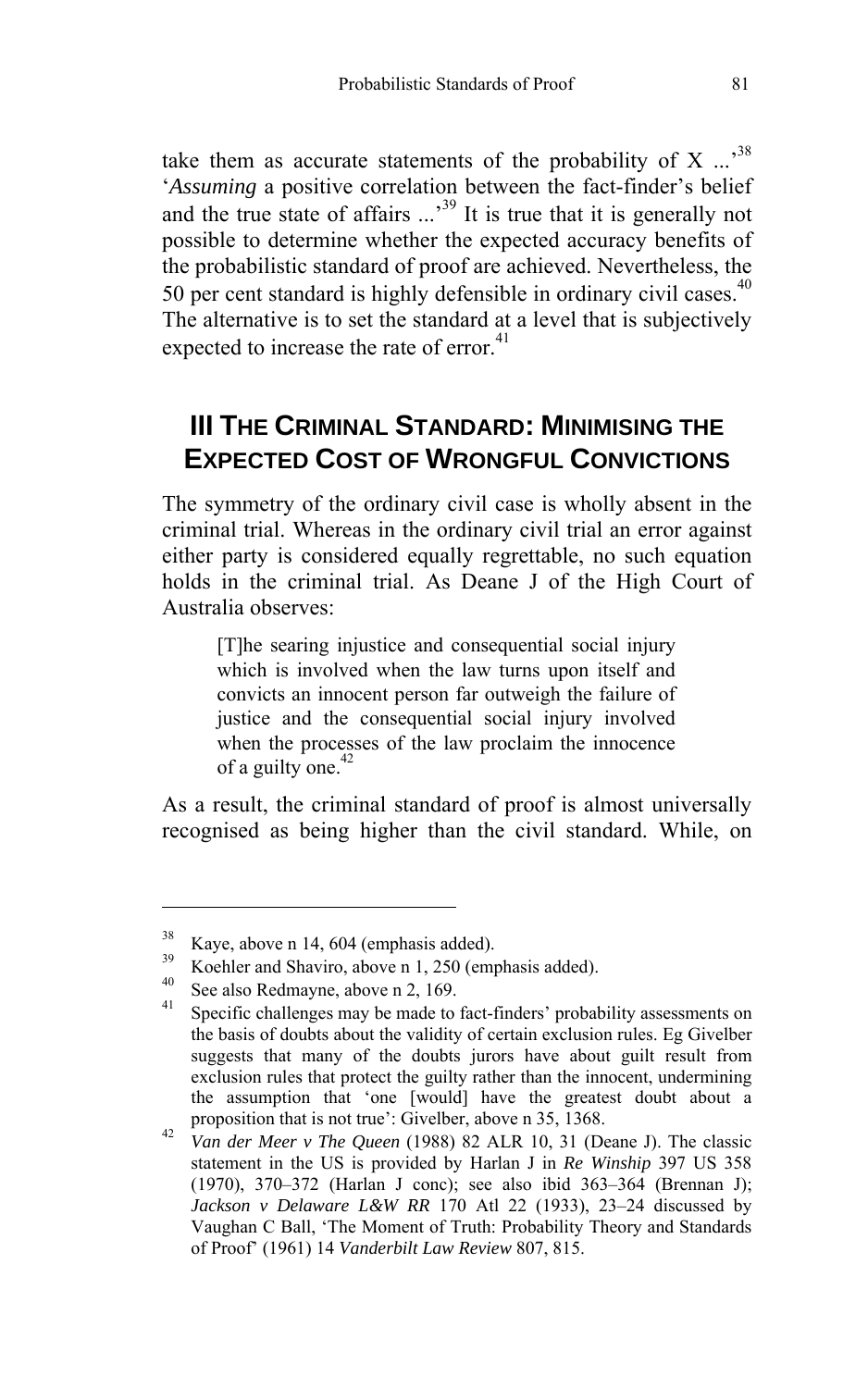$\overline{a}$ 

occasions, judges have questioned whether the distinction between the two standards is 'more a matter of words than of substance<sup> $43$ </sup> the better view is that 'it is a matter of critical substance'.<sup>44</sup> The most common [fo](#page-11-1)rmulation of the criminal standard, achieving the level of constitutional necessity in the United States, requires [pr](#page-11-2)oof of guilt 'b[eyo](#page-11-3)nd reasonable  $doubt'$ <sup>45</sup>

It has long been fashionable to describe by ratio precisely how much worse it is to convict the innocent than to acquit the guilty. Perhaps the most famous is Blackstone's ma[xim](#page-11-4) of 1765 that 'it is better that ten guilty persons escape than that one innocent should suffer<sup>'.46</sup> However, this was just the midpoint in a steadily rising trend. Other commentators recommended ratios of  $5:1,47$  $20:1^{48}$  and even 99:1.<sup>49</sup> In 1829 Bentham warned that insufficient attention was being given to the ever increasing difficulty that this would pose for the prosecution of crime: 'we must be on our guard against those sentimental exaggerations which tend to give crime impunity, under the pretext of insuring the safety of innocence'.<sup>50</sup>

<sup>43</sup> *Edmunds v Edmunds and Ayscough* (1935) VLR 177, 183, quoted with apparent approval in *Briginshaw v Briginshaw* (1938) 60 CLR 336, 353 (Starke J); see also 368 (Dixon J); *R v Hepworth & Fearnley* [1955] 2 QB 600, 603 (Lord Goddard); *Khawaja v Secretary of State* [1984] AC 74, 112 (Lord Scarman); *US v Feinberg* 140 F2d 952 (1944) (Learned Hand J);

*Larson v Jo Ann Cab Corp* 209 F2d 929 (1954). 44 *Rejfek v McElroy* (1965) 112 CLR 517, 521; see also *Briginshaw v Briginshaw* (1938) 60 CLR 336, 344 (Latham CJ)); *Bater v Bater* [1951] P 35, 36 (Denning LJ); *Addington v Texas* 441 US 418 (1978), 424–425, 426– 427. 45 *Re Winship* 397 US 358 (1970); *Green v The Queen* (1971) 126 CLR 28;

<span id="page-11-0"></span>

<span id="page-11-1"></span>*R v Hepworth and Fearnley* [1955] 2 QB 600. 46 William Blackstone, *Commentaries on the Laws of England* (1765) Vol 4, c 27, 352.<br>
Matthew Hale, *Pleas of the Crown* (1678), 289.<br>
John Fortescue, *De Laudibus Legum Angliae* (Amos' translation, 1825).<br>
Schlup v Delo 513 US 298 (1995), 325, quoting Starkie, *Evidence* (3<sup>rd</sup> ed,

<span id="page-11-2"></span>

<span id="page-11-3"></span><sup>1830), 751. 50</sup> Jeremy Bentham, *Principles of Judicial Procedure* (1829) 169, quoted in

<span id="page-11-4"></span>William S Laufer, 'The Rhetoric of Innocence' (1995) 70 *Washington Law Review* 329, 333 fn 17.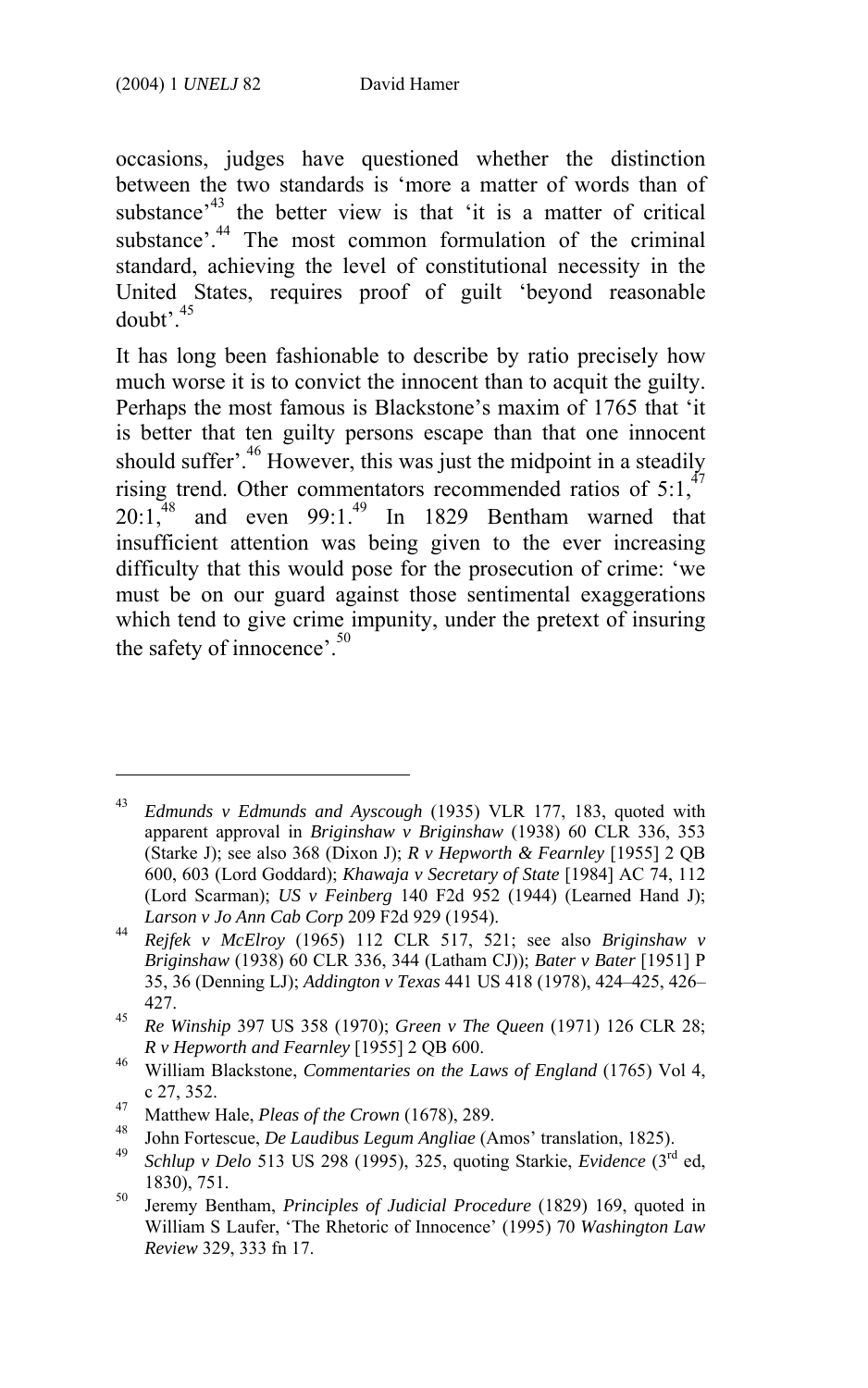More recently, decision theorists have developed a method by which the relative weights attached to the competing objectives can be converted into probabilistic standards of proof — putting a figure to 'beyond reasonable doubt'. This method of utility modelling now provides the 'standard'<sup>51</sup> or 'conventional'<sup>52</sup> understanding of standards of proof.<sup>53</sup> The starting point is to arrive at a numerical measure of the utility of the two possible correct outcomes and the two possible mistaken outcomes:  $U_{CG}$ — convicting the guilty;  $U_{\text{Al}}$  — acquitting the innocent;  $U_{\text{AG}}$  acquitting the guilty;  $U_{\text{CI}}$  — convicting the innocent. In reality, the utility of a verdict will have one of two values, depending on whether it is right or wrong. But reality is inaccessible — some degree of uncertainty appears unavoidable — and it is therefore necessary to talk in terms of the utility that is expected from a verdict given the fact-finder's probability of guilt, *p*. The expected utility of a conviction will rise from a minimum of  $U_{\text{CI}}$ where  $p = 0$ , to a maximum of U<sub>CG</sub> where  $p = 1$ . For any p, the expected utility,  $E_C$ , of a conviction is:

 $EU_C = p \cdot U_{CG} + (1-p) \cdot U_{CI}$  (1)

Similarly, the expected utility of an acquittal,  $EU<sub>A</sub>$ , is:

 $EU_A = p \cdot U_{AG} + (1-p) \cdot U_{AI}$  (2)

<sup>51</sup> Allen et al, above n 9, (22 August 1994) 309 (Friedman R). See eg, John Kaplan, 'Decision Theory and the Factfinding Process' (1968) 20 *Stanford Law Review* 1065, 1066–1083; Lawrence Tribe, 'Trial by Mathematics: Precision and Ritual in the Legal Process' (1971) 84 *Harvard Law Review* 1329, 1378–1386; Richard Lempert, 'Modelling Relevance' (1977) 75 *Michigan Law Review* 1021, 1032–1034; Andrew Ligertwood, 'The uncertainty of proof' (1976) 10 *Melbourne University Law Review* 367, 368–370; Richard Eggleston, *Evidence, Proof and Probability* (2nd ed, 1983) 114–5; Bernard Robertson and G Anthony Vignaux, *Interpreting Evidence: Evaluating Forensic Science in the Courtroom* (1995) 77–79; DeKay, above n 37; Redmayne, above n 2, 167–74.<br>
Nance, above n 9, 622.

Strangely Wagenaar, van Koppen and Crombag, recently criticised the probabilistic theory of proof on the basis that it 'does not explain how … a [decision] criterion is chosen, nor even whether the criterion is constant or variable'. (Above n 18, 30.) Perhaps they were making the point that 'there is nothing in probability theory *per se* which could tell us where to put the critical levels … [This] obviously depends in some way on value judgments as well as on probabilities …': Jaynes, above n 31, 1301.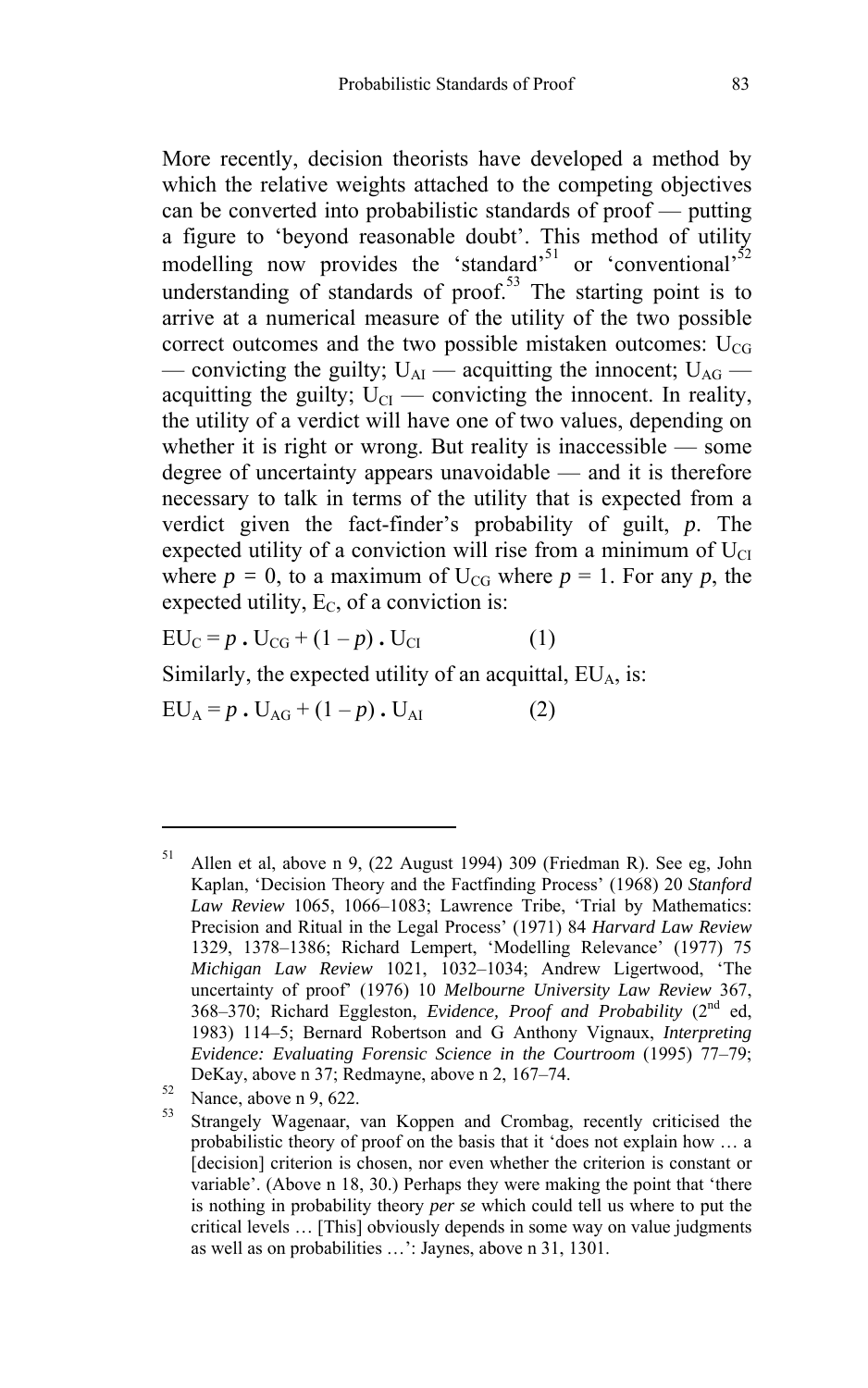EC and EA are both linear functions of *p*. They are graphed in Figure 1 for one plausible interpretation of Blackstone's 10:1 ratio. The erroneous verdicts carry a negative utility, or harm, of  $U_{AG} = -1$  and  $U_{CI} = -10$ . Blackstone made no explicit reference to the utility of the correct verdicts, and, for the time being, these can be assigned zero utility:  $U_{CG} = 0$ ;  $U_{AI} = 0$ . Also graphed is the expected utility of the preferred verdict, which is simply the maximum of  $EU_C$  and  $EU_A$ . This V-shaped function has a critical point where  $EU_C$  and  $EU_A$  intersect. This critical point represents the standard of proof, which can be calculated as follows:

$$
SP = \frac{U_{AI} - U_{CI}}{U_{CG} - U_{CI} + U_{AI} - U_{AG}}
$$
 (3)

For probability levels below the standard of proof, the preferred verdict is an acquittal. For probability levels above the standard of proof, the preferred verdict is a conviction. Where the probability is precisely equal to the standard of proof, the two verdicts will carry the same expected utility. It is one of the functions of the burden of persuasion to resolve such a tie.

On this interpretation of Blackstone's 10:1 ratio the criminal standard of proof would translate into a probabilistic standard of 91 per cent. However, as noted, there was some uncertainty about Blackstone's meaning as he made no reference to the utility of the correct outcomes.



#### **Figure 1 Expected utilities and standards of proof**

It is arguable that Blackstone's ratio should be interpreted, not in terms of utilities, but in terms of the closely related notion of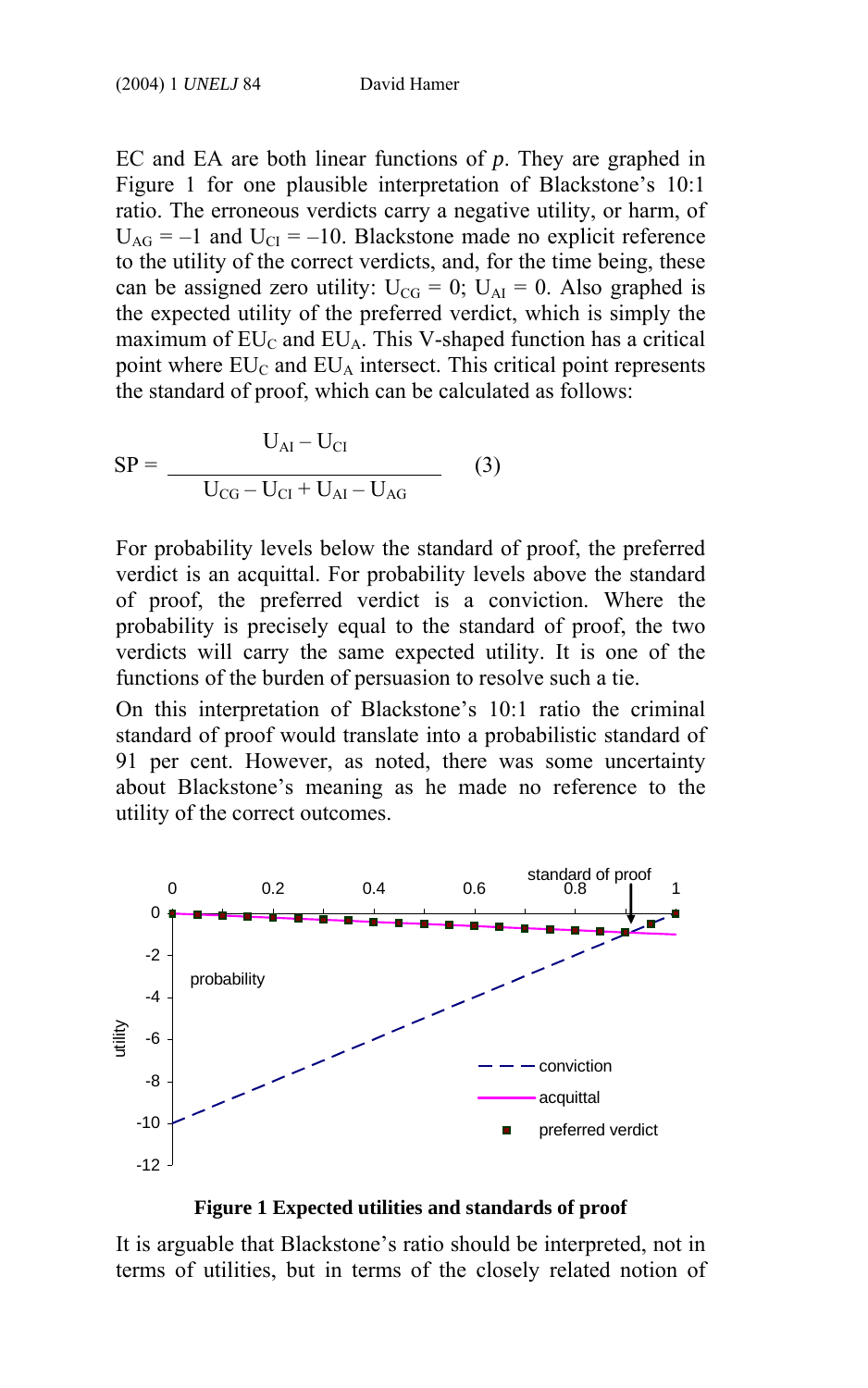costs.54 The cost of convicting the innocent is defined as the difference between the utility of acquitting the innocent and the (negative) utility of convicting the innocent.

 $C_{\text{CI}} = U_{\text{AI}} - U_{\text{CI}}$  (4)

Thus defined, it takes account both of the benefit of the correct outcome and the harm of the erroneous outcome. The cost of acquitting the guilty is similarly defined.

 $C_{AG} = U_{CG} - U_{AG}$  (5)

Then the standard of proof can then be expressed more simply in terms of the two costs, rather than the four utilities. $55$ 

$$
SP = \frac{C_{CI}}{C_{CI} + C_{AG}}
$$
 (6)

Where the correct outcomes are assigned zero utility, as was done above for Blackstone's ratio, the disutility of error equals the cost of error, and so applying (6) to Blackstone would still result in a 91 per cent standard.

The other commentators mentioned above also spoke only in terms of the erroneous outcomes, and so they may be best interpreted as laying down cost ratios. Applying (6), the various commentators prescribe the probabilistic standards appearing in Table 1. The greater the cost of an erroneous conviction relative to a mistaken acquittal, the higher the criminal standard of proof. Note also that if the two errors are considered to produce carry an equal cost, as in ordinary civil cases, the V-shaped function is symmetrical about a standard of proof 50 per cent. The expected

 $54$  DeKay, above n 37, 99–100.

As well as involving fewer terms, a further advantage of the cost analysis over the utility analysis is that it does not raise the awkward question of identifying the zero point. Costs are intervals, without direction, whereas utilities have a direction and length, relative to a zero point. In some circumstances the zero point can be taken as measuring the utility of the present situation: an improved situation has positive utility, while a worse situation has negative utility. Alternatively, one may set the best outcome as the zero point, and measure all the worse outcomes relative to that. DeKay suggests that '[f]or the purpose of determining the optimal threshold, it simply does not matter where zero falls'. (Ibid 117.) On this view it would not matter which convention was adopted. Nevertheless, for reasons outlined in the text, I would not advocate the abolition of the four utilities in favour of the two costs.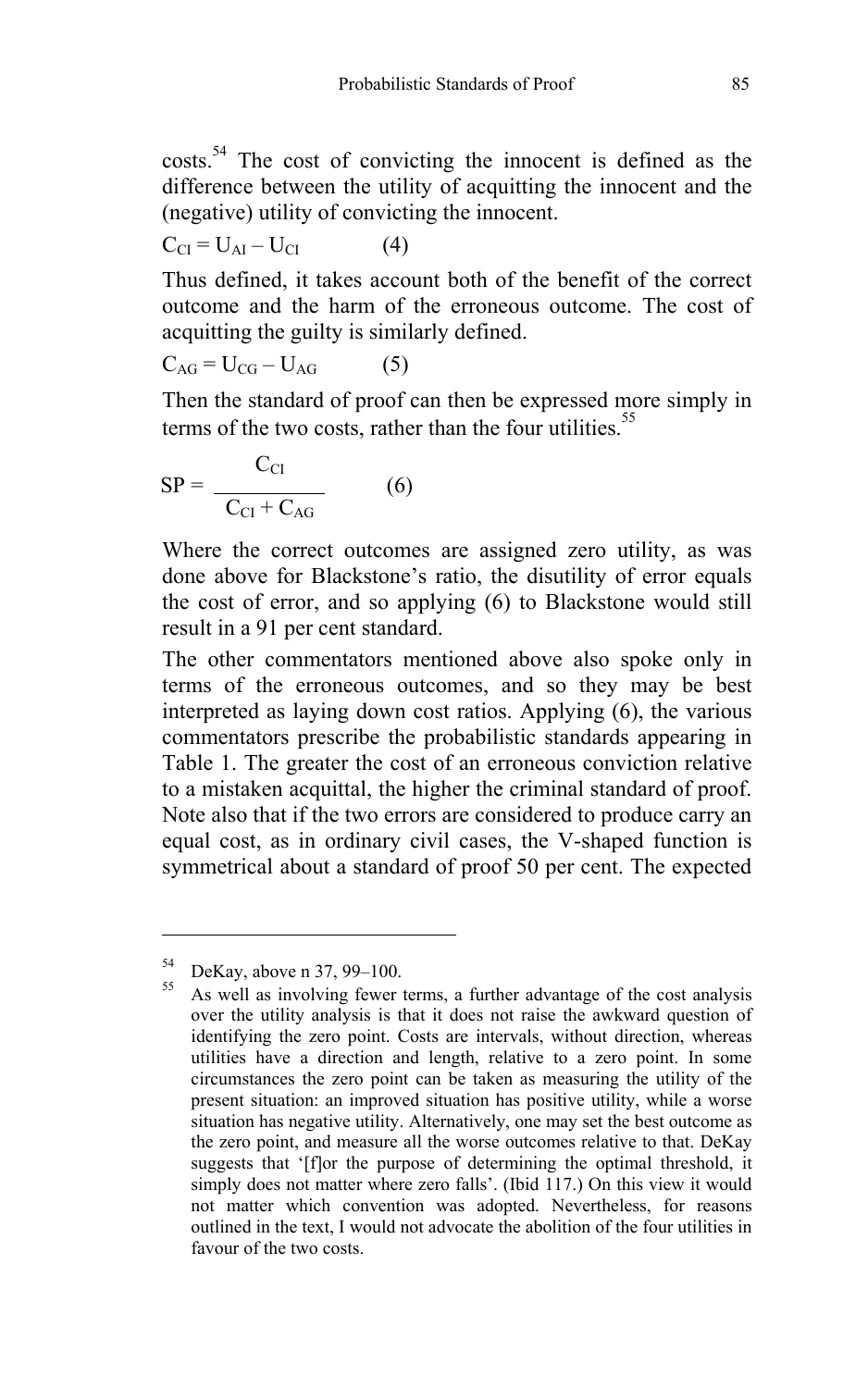cost of error will be minimised simply by adopting the more probable version of events, the one that is least likely to be erroneous.

#### **Table 1 Disutility ratios and standards of proof**

| <b>Commentator</b> | Cost ratio      | <b>Standard of proof</b> |
|--------------------|-----------------|--------------------------|
|                    | $C_{CI}:C_{AG}$ |                          |
| Hale (1678)        | $5-1$           | 0.83                     |
| Blackstone (1765)  | 10:1            | 0.91                     |
| Fortescue (1825)   | 20:1            | 0.95                     |
| Starkie (1865)     | $99-1$          | () 99                    |

While it is simpler to talk in terms of the costs of the two possible errors rather than the utilities of the four possible outcomes, sight should not be lost of the benefits — and harms — of 'correct' outcomes. Laufer claims that '[l]egal scholarship assumes' that acquitting the innocent is the 'best' outcome, better than c[o](#page-15-0)nvicting the guilty.<sup>56</sup> However, this assumption, or perhaps Laufer's claim, is questionable. A conviction of a guilty defendant offers the greatest value in terms of deterrence, retribution and rehabilitation. The resources of the judicial system and any private interests will have been well spent. However, the acquittal of an innocent defendant, although a 'correct' outcome in one sense, signifies an incorrect prosecution. Resources have been expended in vain, and despite the acquittal, irreversible damage may have been caused to the defendant's reputation and relationships.<sup>57</sup> Meanwhile, assuming that the flaw in the prosecution concerned identification rather commission, the guilty party will still be at large. An appreciation of this would drive the standard of proof down, making it easier for the prosecution to obtain a conviction. In setting the standard of proof, attention should be paid to all the possible outcomes of a trial. The utility analysis can be reduced to a simpler cost analysis, but something may be lost in the reduction.

<sup>56</sup> Laufer, above n 50, 396 fn 309, citing only Terry Connolly, 'Decision Theory, Reasonable Doubt, and the Utility of Erroneous Acquittals' (1987) <sup>11</sup>*Law and Human Behavior* 101, 101. 57 Leipold, above n 17, 1298.

<span id="page-15-0"></span>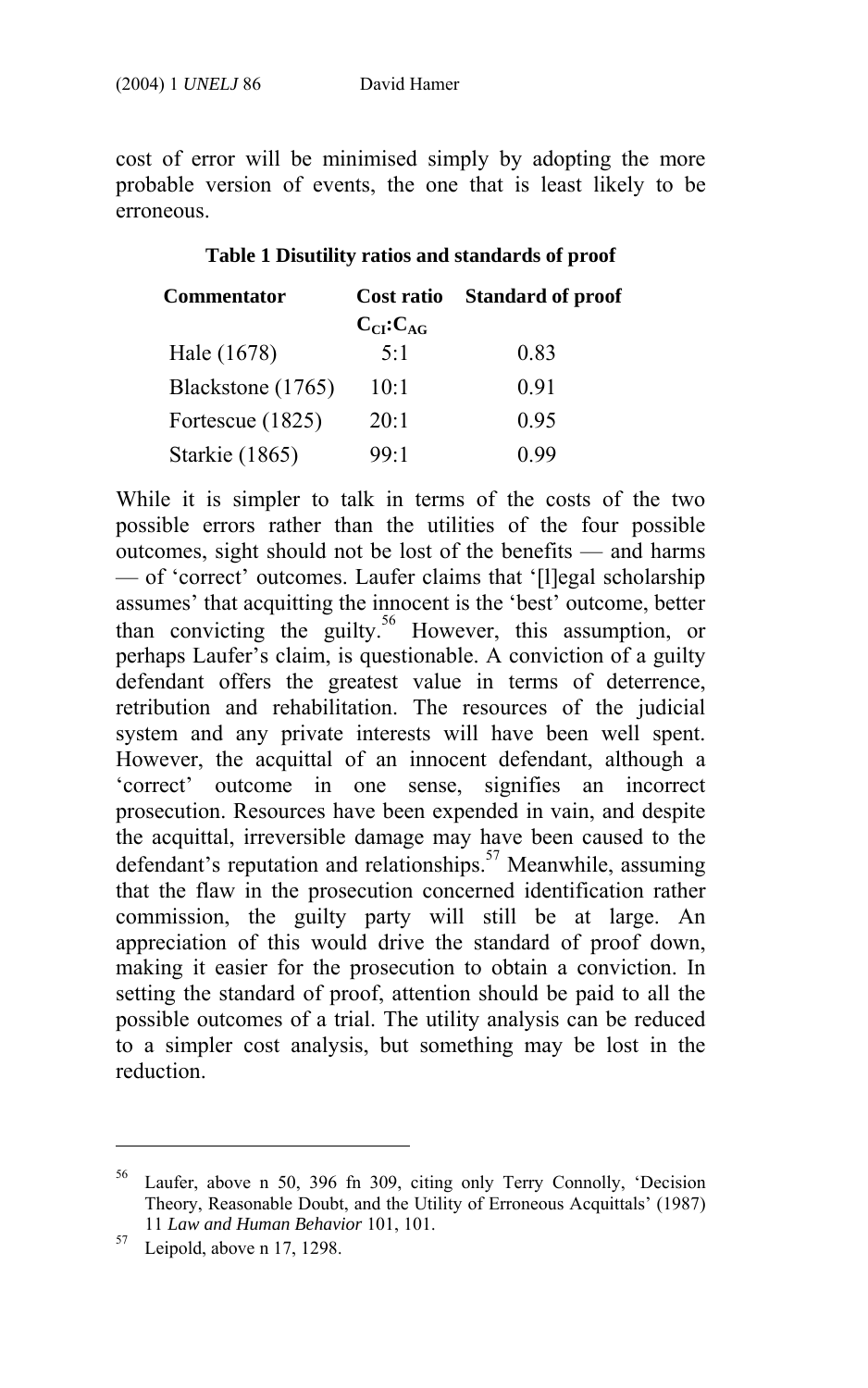# **IV STANDARDS, ERROR RATES AND PROBABILITY DISTRIBUTIONS**

Having regard to the seriousness of a wrongful conviction relative to a mistaken acquittal, the criminal standard is a stringent one. Increasing the standard reduces the risk of a wrongful conviction, but increases the risk of a mistaken acquittal. As noted above, the 50 per cent civil standard minimises the expected overall error rate. That there is a relationship between standards of proof and expected error rates is clear. However, the pr[eci](#page-16-0)se nature of the relationship is not as straightforward as might be supposed.

Ligertwood is not entirely correct in suggesting that '[a] standard of criminal guilt of 0.9 means that of every 100 persons convicted,  $10$  will be wrongly convicted.<sup>58</sup> Nor is Glanville Williams correct in stating: 'convicting in a criminal case on a probability of 0.95, high though that may seem at first sight, involves the probability of convicting one innocent person in 20'.<sup>59</sup> First, as noted above, it is only possible to talk of subjective expected error rates rather than actual error rates. And even then, the error rates that Ligertwood and Williams identify are the *maximum* expected error rates for the given standards of proof. Ligertwood and Williams assume that every case will be extremely difficult to decide, with the probability of guilt only just exceeding the standard of proof. Depending upon the degree of certainty obtained in the flow of cases the expected error rate may be much lower. If each case was proved to virtual certainty, the expected number of incorrect convictions would be close to zero. The expected error rate depends not only on the standard of proof, but also upon the probability distribution for the body of cases. The precise mathematical relationship can be described as follows.

Let the probability distribution be represented by the function  $n(p)$ , where *n* is the number of cases where guilt has been proved to a subjective probability level *p*. With standard of proof, SP, we can draw the conclusions appearing in Table 2.

<span id="page-16-0"></span>

<sup>58</sup> Andrew Ligertwood, *Australian Evidence* (3rd ed, 1998) 32. 59 Glanville Williams, 'The Mathematics of Proof' [1979] *Crim LR* 297, 305– 306.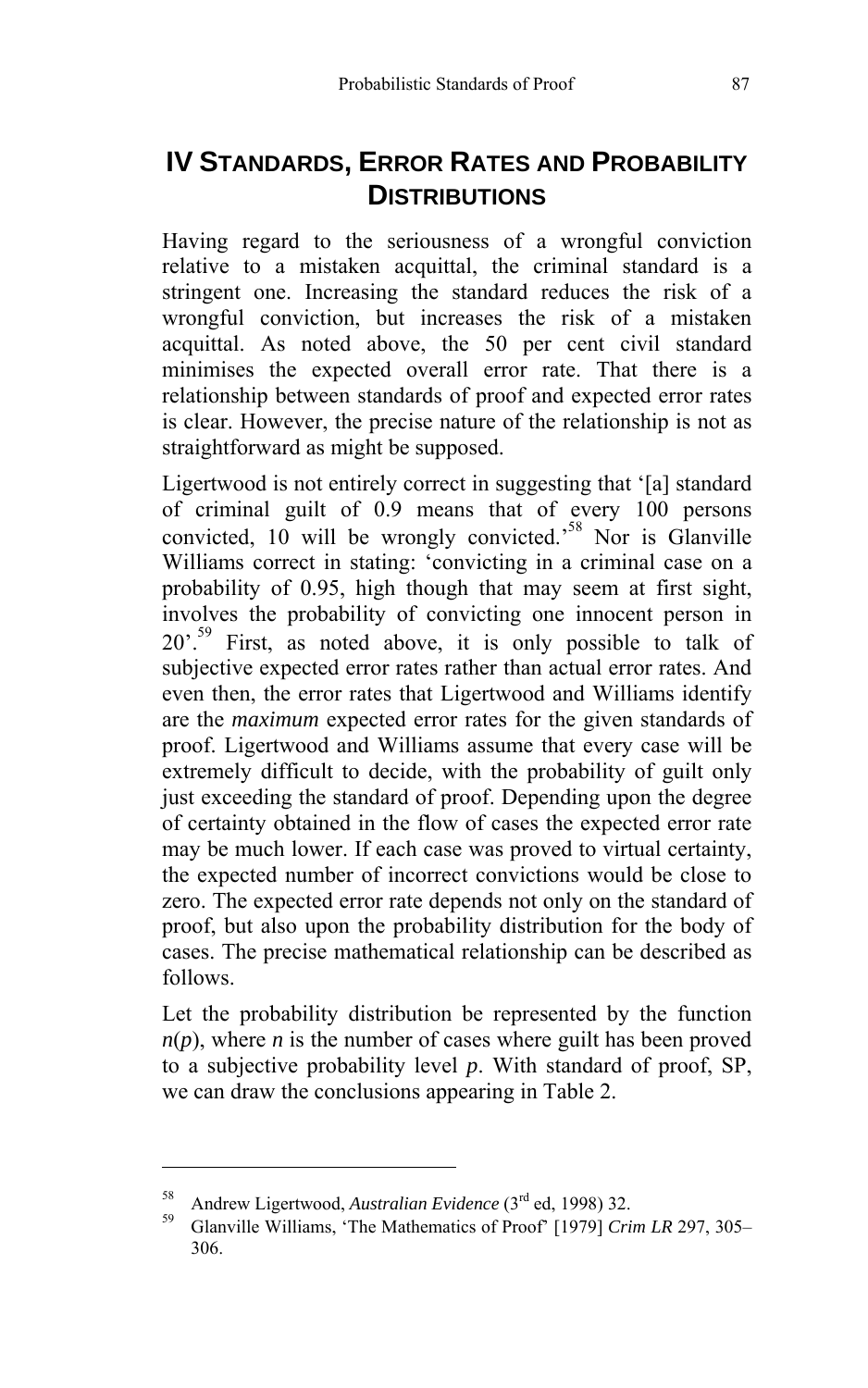#### **Table 2 Expected outcomes of a probability distribution of contested cases**

1. Number of cases ending in an acquittal:

$$
NA = \int_{0}^{SP} n(p) \, dp
$$

2. Number of cases ending in a conviction:

$$
NC = \int_{SP}^{1} n(p) \, dp
$$

3. Expected number of mistaken or false acquittals:

$$
\text{FA} = \int_{0}^{\text{SP}} n(p) \cdot p \, dp
$$

4. Expected number of mistaken or false convictions:

$$
\text{FC} = \int_{\text{SP}}^{1} n(p) \cdot (1-p) \, dp
$$

5. Expected number of correct or true acquittals:

$$
TA = NA - FA
$$

6. Expected number of correct or true convictions:

$$
TC = NC - FC
$$

7. Total number of cases:

$$
N = NA + NC
$$

Note that this analysis assumes that the probability of guilt and the standard of proof can be identified with exact precision, and so there is a vanishingly small number of cases where the two are equal. In reality there will be cases where the fact-finder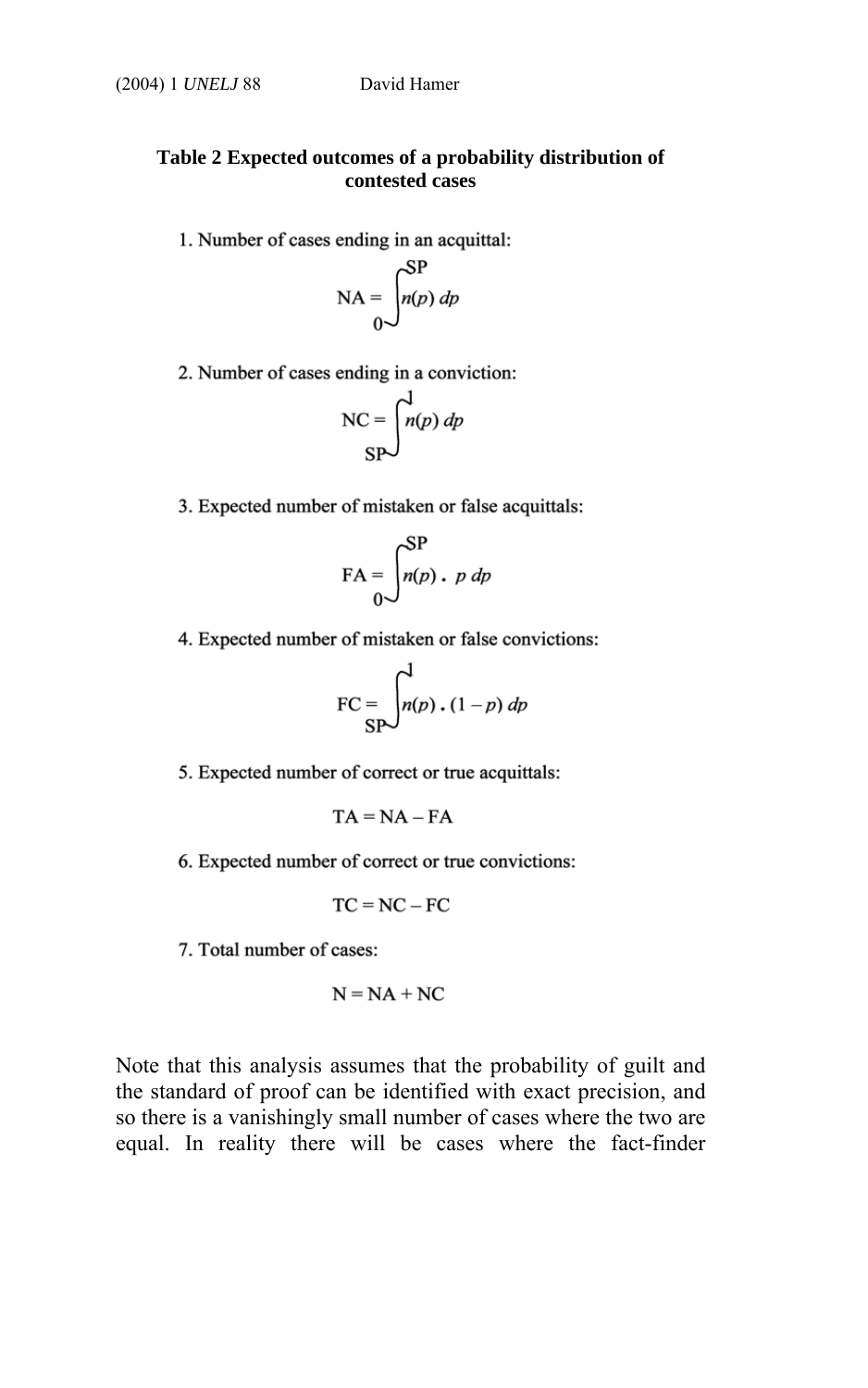experiences a higher-order uncertainty as to whether the probability of guilt lies above or below the standard of proof, such cases being resolved against the party bearing the legal burden of proof. $60$ 

From these basic quantities, proportions are easily calculated: the prosecution's rate of success in achieving conv[ict](#page-18-0)ions is NC/N; the error rate for convictions is FC/NC; the overall error rate is  $(FC + FA)/N$ ; and so on. Graphical representations of these quantities and proportions for several different probability distributions appear in the figures below.

The numbers of convictions and acquittals and the error rates are largely determined by the shape of the probability distribution. Of course, this ultimately is an empirical question without clear data. Statistics are available for the number of cases ending in convictions and acquittals, <sup>61</sup> but we do not have any figures indicating the fact-finders' raw probability assessments lying behind their verdicts. Furthermore, '[w]e naturally have no statistics about the number of cases in which the court has believed the wrong man'.<sup>62</sup> And, Frankel's claim notwithstanding, it cannot be said to be a '*statistical* fact ... that the preponderant majority of those brought to trial did substantially what they are charged with'. $63$  It is, however, interesting to speculate as to the possible shape of the probability distribution of cases going to trial, and to calculate the expected rates of outcomes, correct and mistaken, that would result from the application of different standards of proof to such distributions.

 $60$  See eg Charles R Williams, above n 2, 169: 'The legal burden is decisive

<span id="page-18-0"></span>when the evidence is evenly balanced'.<br><sup>61</sup> See eg, the figures published by the Australian Bureau of Statistics, the Australian Institute of Criminology, and the Bureau of Justice Statistics (US). 62 Richard Eggleston, 'What is wrong with the adversarial system?' (1975) 49

*Australian Law Journal* 428, 431. 63 Frankel, above n 1, 1037 (emphasis added). Wagenaar, van Koppen and Crombag, above n 18, 12, more accurately talk in terms of the 'generally accepted but hardly testable assumption that about 95 per cent of all defendants are actually guilty'.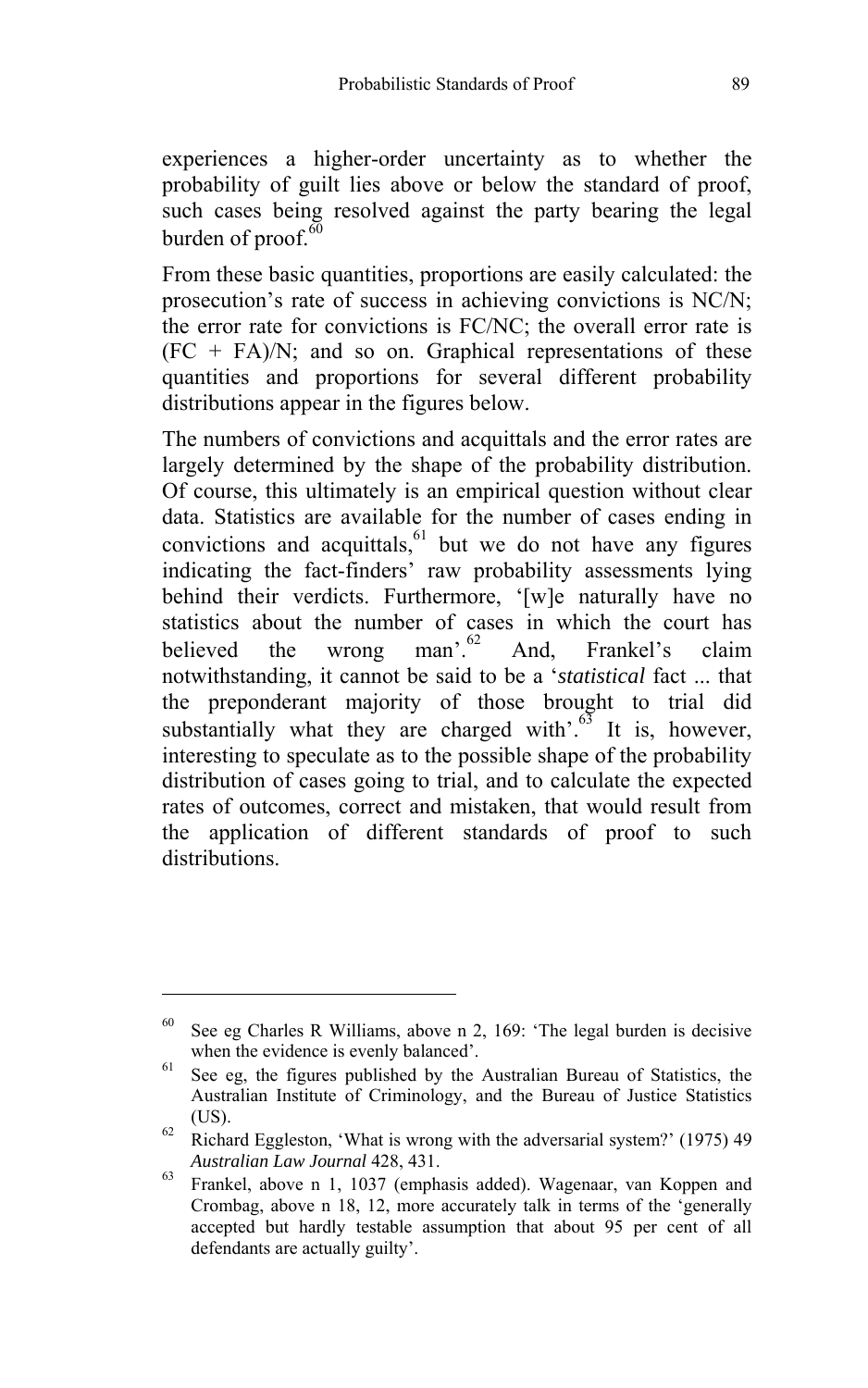Perhaps, in the absence of any data to the contrary, we should apply the principle of indifference. $64$  If there is no reason to think that any particular probability ass[ess](#page-19-0)ment would be more common than any other, then we should assume a totally flat distribution with equal numbers of cases at each probability level (Figure 2); *n*(*p*) equals a constant. The diagonal line represents the function  $p.n(p)$  — the expected number of cases at each probability level in which the defendant is actually guilty. The intersection of this function with the standard of proof divides the probability distribution into four regions: true acquittals (TA), false acquittals (FA), true convictions (TC) and false convictions  $(FC)$ .<sup>65</sup>

Figure 2(a) shows the impact of a Blackstonian standard of proof of 91 per cent on this distribution. Ninety-one per cent of the cases would result in acquittals, and 9 per cent in convictions. Forty-six per cent of the acquittals would be considered mistaken (FA), as would five per cent of the convictions (FC). By way of comparison Figure 2(b) shows the difference that would result from a standard of proof of 50 per cent. Half the cases would result in acquittals and half in convictions, and 25 per cent of each would be expected to be incorrect.

As expected, the result of increasing the standard has been to decrease the rate of mistaken convictions, but at the expense of mistaken acquittals, and overall accuracy. The overall error rate has increased from 25 per cent to 42 per cent.

The flat distribution might be warranted if we were totally ignorant as to its appearance. However, positive arguments can be put for alternative shapes. A realist, for example, might argue that the distribution would have more of a U-shape (Figure 3).

<sup>64</sup> See eg Donald Gillies, *Philosophical Theories of Probability* (2000) 35. 65 I am grateful to Geoff Hamer for suggesting the addition of this function to

<span id="page-19-0"></span>the graph which greatly increases its explanatory power.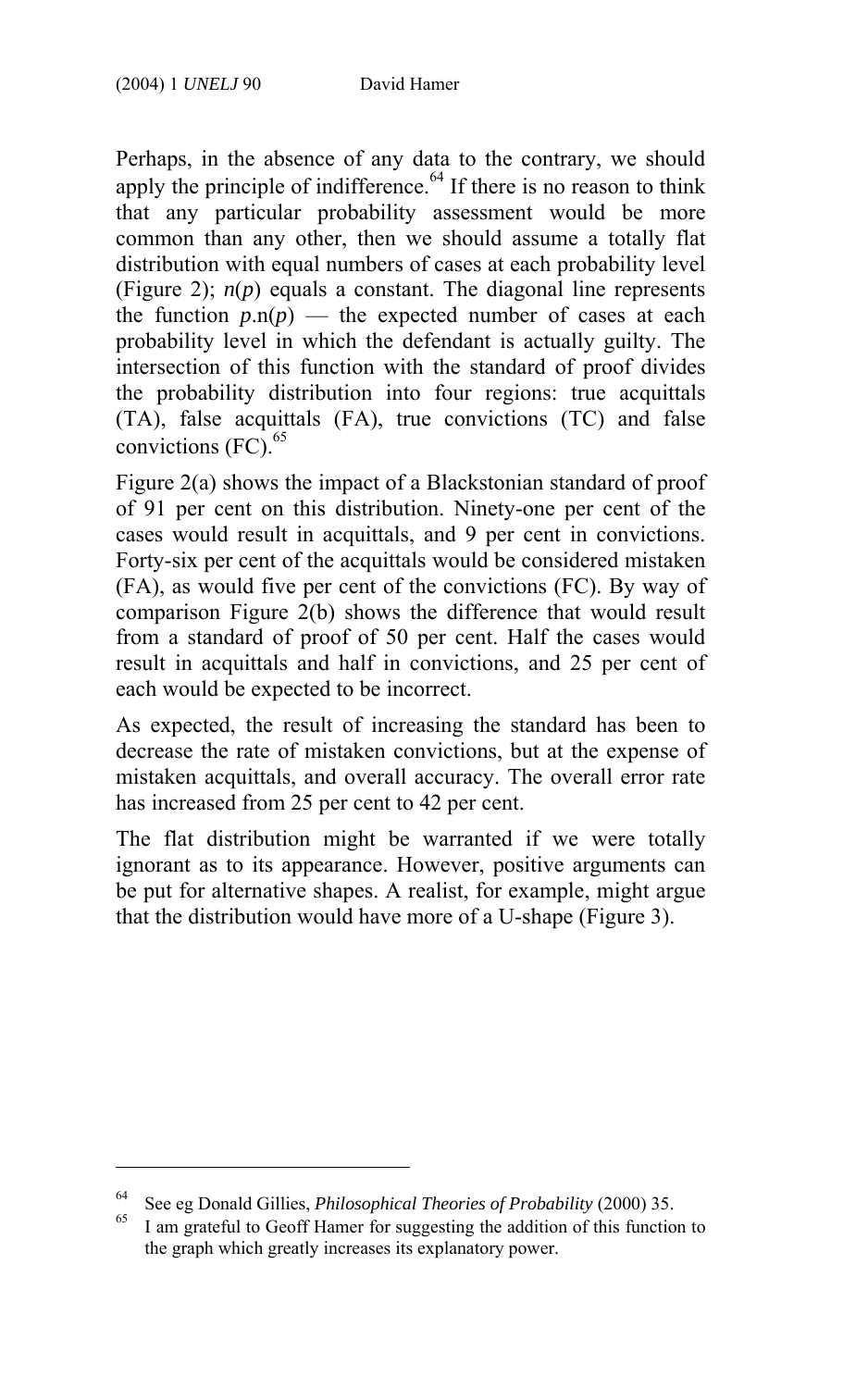

#### **Figure 2 Flat distribution**

The factual questions that arise out of criminal charges do have definite answers, and, given the competing parties' motivation to gather and present all available evidence favouring either side, the fact-finder should be able to achieve some degree of certainty in the defendant's guilt or innocence in the majority of cases. Conceding that absolute certainty is unachievable, the distribution would tail down sharply at either end. Figure 3(a) shows that with a 91 per cent standard of proof, 88 per cent of cases would end in an acquittal and 12 per cent in a conviction. Forty-four per cent of the acquittals would be expected to be incorrect (FA), as would five per cent of the convictions (FC). The expected overall error rate would be 39 per cent.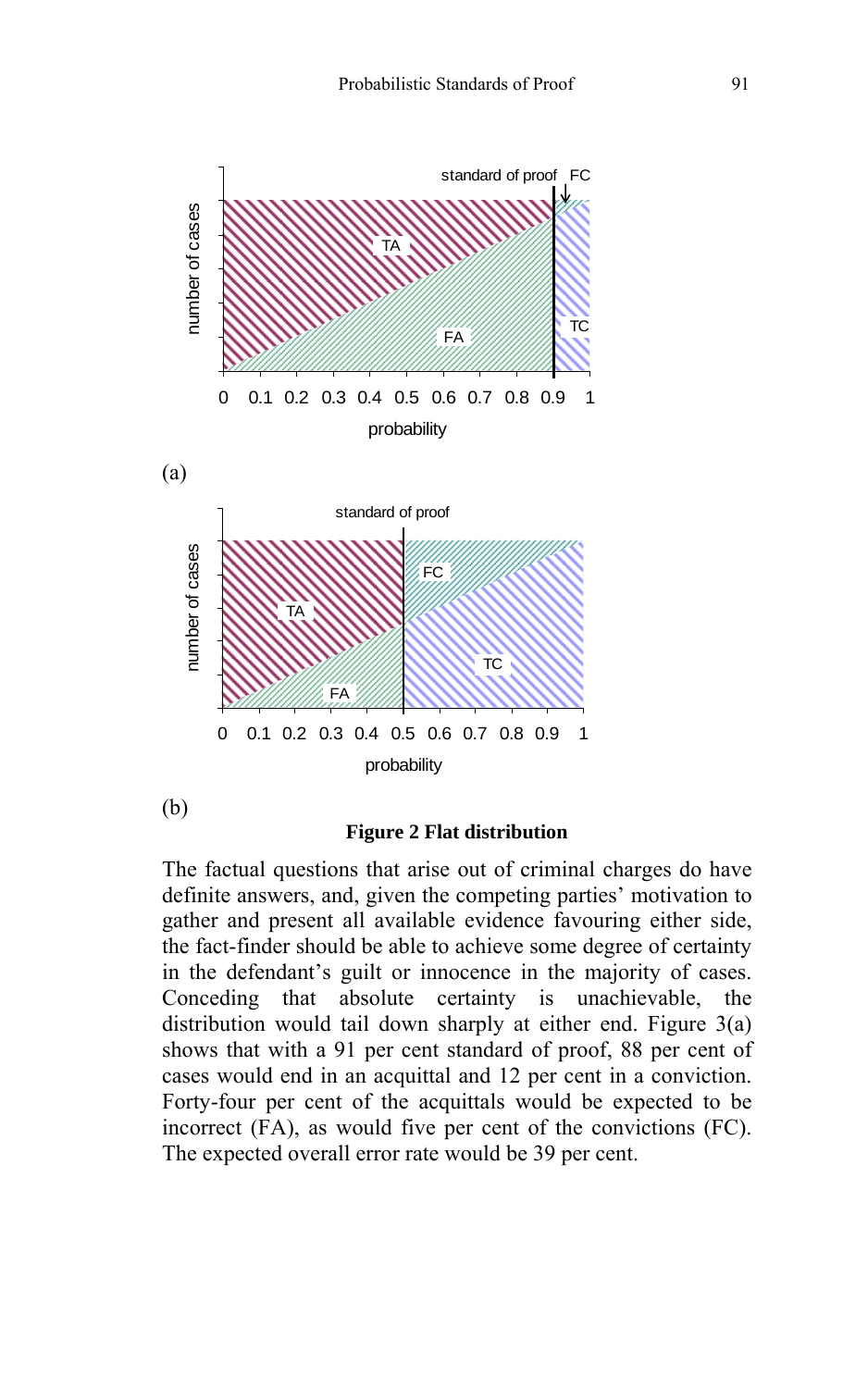

(a)



(b)

#### **Figure 3 Realist distribution**

As illustrated in Figure 3(b), with a 50 per cent standard, the symmetry of the distribution would result in half acquittals and half convictions. Twenty-one per cent of the acquittals would be expected to be mistaken (FA) and 20 per cent of the convictions (FC). The effect of the increased standard of proof is as previously noted — the expected rate of mistaken convictions is reduced, but with an increase in the expected rate of mistaken acquittals, and an increase in the expected overall error rate. Given the greater certainty in the U-shaped distribution, the expected error rates are lower than those for the flat distribution.

Whatever the merits of its realist foundations in other settings, it is arguable that the U-shaped distribution displays a lack of appreciations of the realities of litigation. The vast bulk of the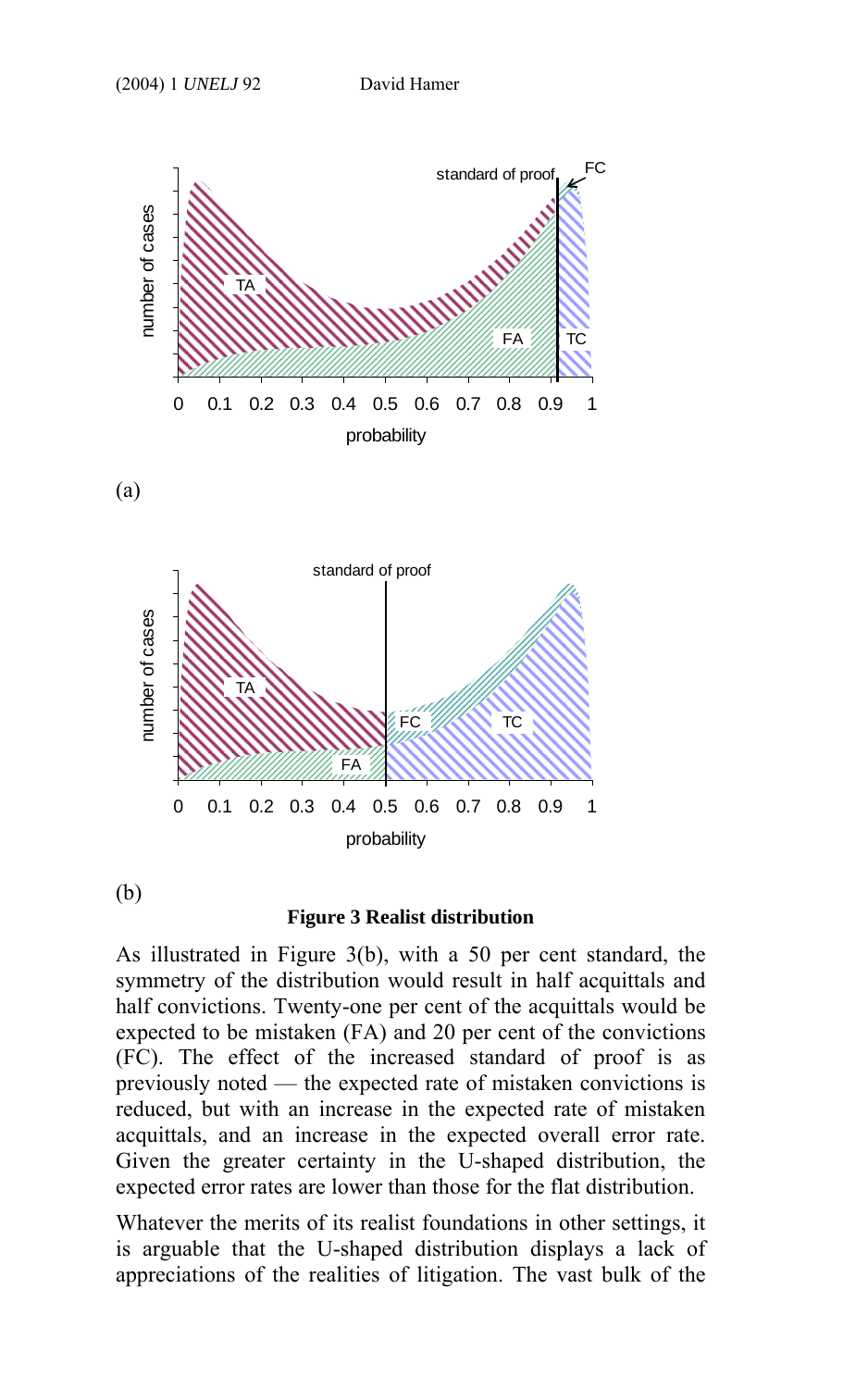cases where the available evidence offers virtual certainty would never get to court. If the probability of guilt clearly exceeded the standard of proof, the defendant would plead guilty to avoid the public ordeal of trial and in the hope of obtaining a lighter penalty. If the probability of guilt fell far short of the standard, the prosecution would not waste resources in pursuing the charges. It is only the 'hard cases', those where the probability of guilt is near the standard with each party seeing some chance of success, that would go to trial to be decided by the application of the standard of proof.

The force of this argument depends, in part, on the extent to which the parties have a grasp on all of the evidence and can predict how it will appear to the fact-finder. It is undermined by <sup>1</sup>the unpredictable hazards of the forensic process'.<sup>66</sup> It is also arguable that the parties' determination to litigate would be influenced to some degree by their perception of the underlying reality — the criminal defendant's belief in her innocence, the plaintiff's certainty that the defendant is responsible for her injuries — regardless of the evidence.<sup>67</sup> And if a party thinks she has little or nothing to gain by settling before trial — consider for example a criminal trial in which the prosecution was likely to insist upon the maximum penalty — cases may tend to reach trial despite decisive evidence in the other party's favour. Whereas the hard-cases reasoning suggests that the distribution would be concentrated about the standard of proof, these factors would tend spread at least some the distribution across the width of the unit interval. Applying the hard-cases reasoning to the Blackstonian ratio, we might expect the cases to form a normal distribution centred on 91 per cent, as in Figure 4(a).

<sup>66</sup> *Wilsher v Essex Area Health Authority* [1988] AC 1074, 1092 (Lord Bridge); see also Redmayne, above n 2, 182; Barbara D Underwood, 'The Thumb on the Scales of Justice: Burdens of Persuasion in Criminal Cases' (1977) 86 *Yale LJ* 1299, 1335. Nevertheless, the US Supreme Court in *Santosky v Kramer* 455 US 745 (1982) 757, assumed that the strength of the evidence appropriately impacted upon the parties' litigious behaviour, suggesting that 'the standard of proof necessarily must be calibrated in advance'. Compare George M Dery III, 'The Atrophying of the Reasonable Doubt Standard: The United States Supreme Court's Missed Opportunity in *Victor v Nebraska* And Its Implications in the Courtroom' (1995) 99 *Dickinson Law Review* 613, 614; Hay, above n 15, 657. See also Givelber, above n 35, 1367.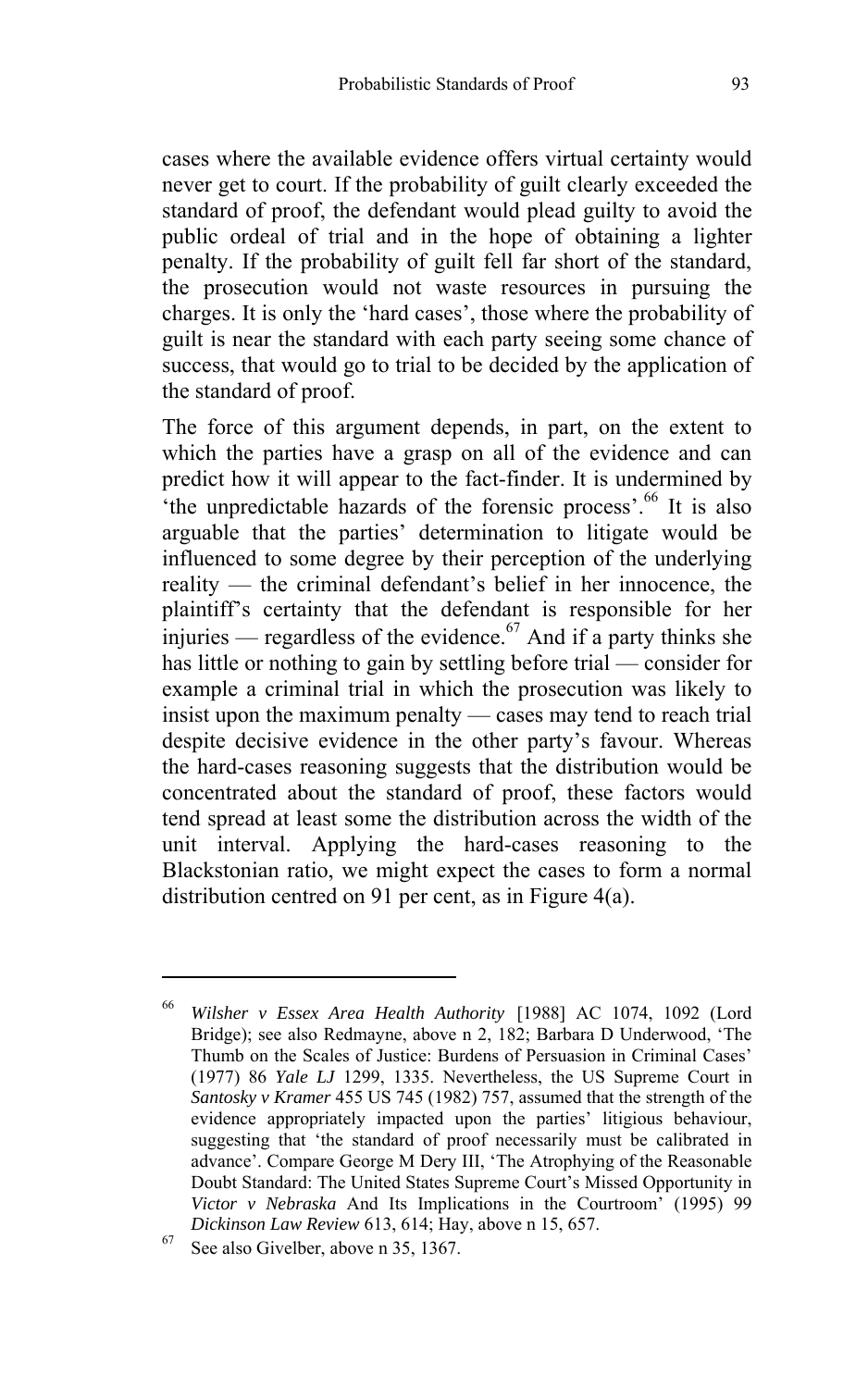The distribution is symmetrical about the standard of proof, and so the cases would be split evenly between acquittals and convictions. However, the vast bulk of the distribution lies towards the certain guilt end of the unit interval. The result is that 89 per cent of the acquittals would be expected to be mistaken (FA), but only 8 per cent of the convictions (FC). Overall, the expected error rate is 53 per cent. If the standard of proof were decreased, the hard-cases reasoning suggests the distribution would also shift down the probability scale. In Figure 4(b) we see the corresponding normal distribution centred on 0.50. The symmetry of the distribution means that half the cases will result in acquittals and half in convictions, 48 per cent of each will be expected to be erroneous. Once again, the higher standard reduces the expected rate of wrongful convictions, but increases the expected rate of erroneous acquittals, and the overall error rate.



**Figure 4 'Hard cases' distributions**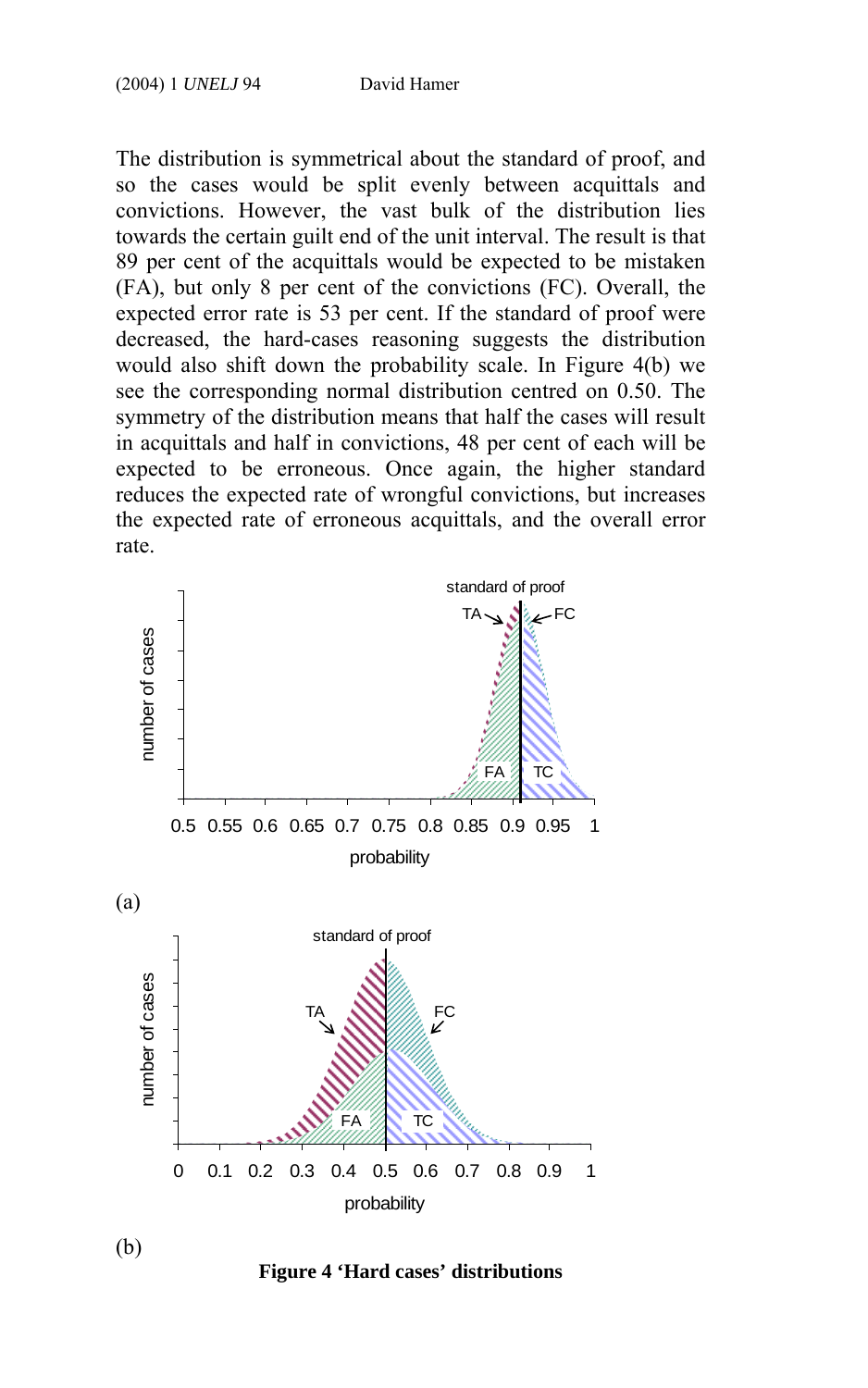Comparing the three distributions, it is unsurprising that the greatest expected accuracy is offered by the 'realist' U-shaped distribution in which relatively high certainty is attained in most cases. The highest error rates are expected in the 'hard-case' normal distribution which assumes that the realist's easy cases never get to court. Common to all three d[istr](#page-24-0)ibutions is the notion that to reduce the risk of one error-type is to increase the risk of the other error-type. The trade-off appears unavoidable.<sup>68</sup>

It appears inconsistent with this latter observation for commentators to advance prescriptions that putatively reduce both error types. Newman argues that the courts' 'unwillingness to apply the "reasonable doubt" standard rigorously has resulted not only in some unjust convictions, it has also precipitated some unwarranted acquittals', conceding that this appears to be a 'paradoxical effect'.<sup>69</sup> Givel[ber](#page-24-1) similarly suggests that '[t]o a surprising degree, the risks [of each error-type] are unrelated'.<sup>70</sup> However, the paradoxical nature of [the](#page-24-2)se comments can be resolved by recognising that they stem from recommendations for reform that extend beyond the criminal standard of proof. Newman recommends 'broaden[ing] the categories of evidence that juries are permitted to hear … so th[at](#page-24-3) the standard might serve as a *more precise divider of the guilty from the innocent*<sup>'.<sup>71</sup></sup> Givelber also expresses concern about the exclusion of relevant evidence<sup>72</sup> and other of the 'current processes [that] compromise the criminal justice system's ability to *identify the innocent as well as the guilty*'.73 In effect they both suggest reforms to the system that will provide fact-finders with a greater quantity of relevant evidence and more coherent guidance in its use, enabling them to get closer to the real facts, and reduce the number of hard cases.<sup>74</sup> It is arguable, however, that the impact of such reforms, if successful, would be in the shadow of the trial court, with an increase in warranted guilty pleas and the dropping

 $^{68}$  See also Underwood, above n 66, 1331.

<span id="page-24-0"></span><sup>69</sup> Jon O Newman, 'Beyond "Reasonable Doubt"' (1993) 68 *New York University Law Review* 979, 1000; see also at 980.<br><sup>70</sup> Givelber, above n 35, 1321.

<sup>&</sup>lt;sup>71</sup> Newman, above n 69, 1000 (emphasis added).

<span id="page-24-1"></span> $^{72}$  Givelber, above n 35, 1378, 1394.

<span id="page-24-2"></span> $^{73}$  Ibid 1396 (emphasis added).

<span id="page-24-3"></span>Underwood, above n 66, 1333.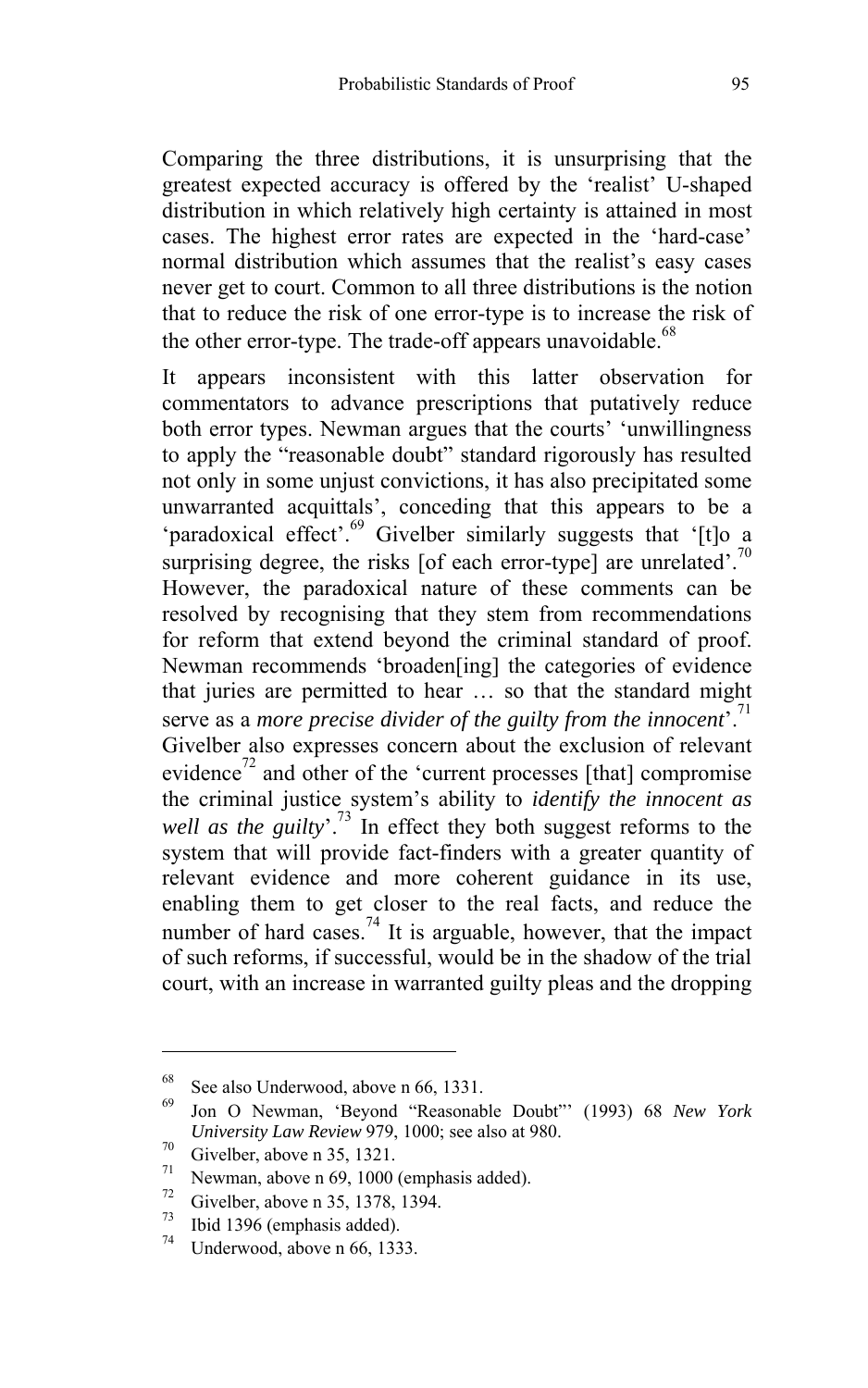$\overline{a}$ 

of unjustified charges. The staple of the court's reduced diet would be likely to remain one of hard cases.

# **V THE COMPLEMENTARY STANDARDS OF THE PROSECUTION AND THE CRIMINAL DEFENDANT**

In Parts II and III probability theory was employed to explore the rationale behind the contrasting civil and criminal standards of proof, and Part IV examined the expected error rates that the contrasting standards would produce for different probability distributions. This Part concerns another aspect of probabilistic standards of proof. While it is common to refer to the standard of proof that must be met by a single party, usually the plaintiff or prosecution, probability theory implies that a standard of proof is also applicable to the defendant, the two standards being complementary, in combination making up the unit probability interval.

In discussing the ordinary civil standard above, I noted that effectively both parties are presented with the same standard of proof. The plaintiff will seek to show that it is more probable than not that the defendant is liable. Likewise, it is in the defendant's interest to establish that it is more probable than not that she is not liable. Each standard is 0.5, and these are complementary, summing to unity. Less obviously, in criminal trials, there are also two complementary criminal standards, one for the prosecution and one for the defendant.<sup>75</sup>

<sup>75</sup> See also John T McNaughton, 'Burden of Production of Evidence: A Function of a Burden of Persuasion' (1955) 68 *Harvard Law Review* 1382, 1382–1383; Robert C Power, 'Reasonable and Other Doubts: The Problem of Jury Instructions' (1999) 67 *Tennessee Law Review* 45, 74. R Allen, 'Presumptions in Civil Actions Reconsidered' (1981) 66 *Iowa Law Review* 843, 327 fn 22, suggests that the defendant's standard is the 'reciprocal' of the prosecution's standard. In its everyday meaning this may appear an appropriate term, but, mathematically, the term is incorrect. The reciprocal of  $\frac{1}{2}$  is 2; the *product* of a number and its reciprocal is one. 'Complement' is a better term. The complement of  $\frac{1}{2}$  is  $\frac{1}{2}$ ; the *sum* of a number and its complement is one. The two complementary standards, added together, make up the unit probability interval. This is an instance of the addition law, one of the fundamental axioms of probability theory. See Gillies, above n 64, 59.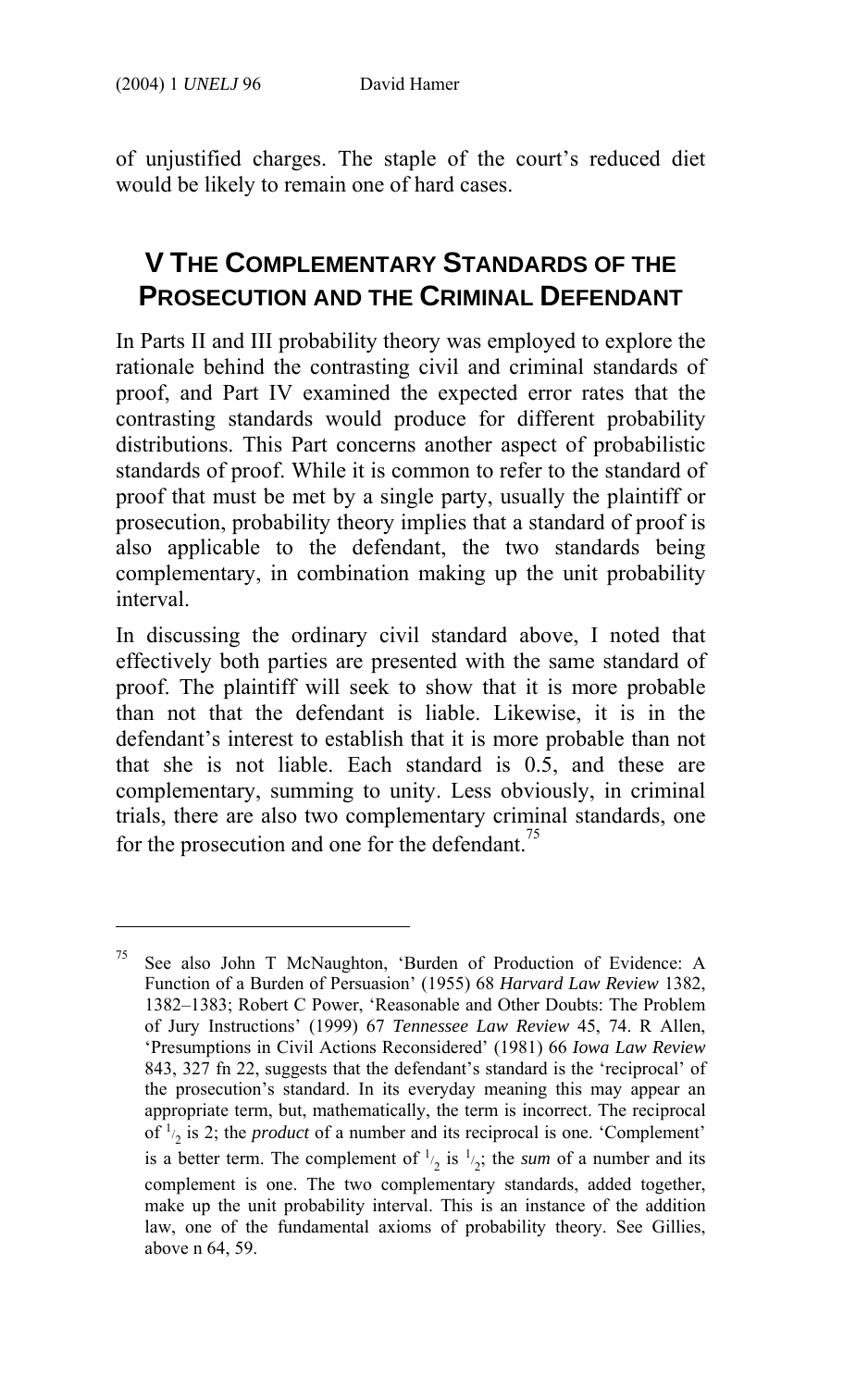The two complementary criminal standards are most apparent if expressed probabilistically. As discussed above, the Blackstonian 10:1 ratio suggests that the prosecution needs to prove the defendant's guilt to a probability of greater than 0.91 to obtain a conviction. At the same time the defendant will need to prove that her innocence has a probability greater than 0.09 per cent, to secure an acquittal. The two standards, 0.91 per cent and 0.09 per cent are complementary summing to unity. In general, if the prosecution needs to prove guilt to a standard of S to obtain a conviction, then the defendant the defendant's complementary standard is  $1 - S$ . (See Figure 5.)



#### **Figure 5 Complementary standards**

## **A** *Inadvertent Interchange*

The two complementary criminal standards are readily identified in numerical formulations. The two are also discernible in verbal formulations, however, these are less clearly identified and trial judges have, on occasions, got the two confused.<sup>76</sup> The prosecution must establish guilt beyond a reasonable doubt to obtain a conviction. It is in the defendant's interest to ensure there is a reasonable doubt about her guilt in order to secure an acquittal. However, in  $A$ *gnew v US*<sup>77</sup> the trial judge instructed the

See also Power, above n 75, 77–78.<br>165 US 36 (1897).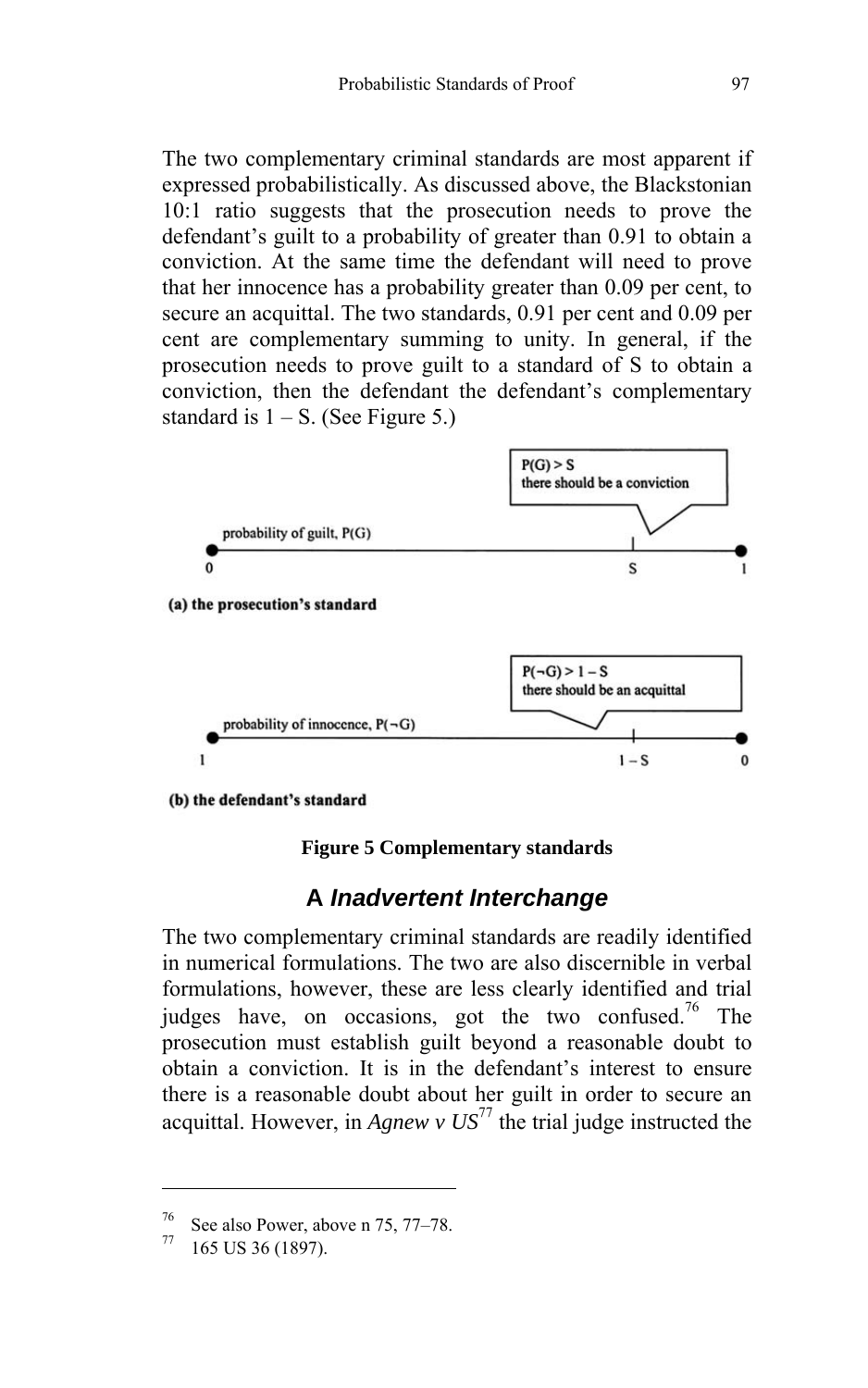jury that there is a rebuttable presumption 'that every man intends the legitimate consequences of his own acts'78 and that the evidence in rebuttal 'must be sufficiently strong to satisfy you beyond a reasonable doubt that there was no such guilty intent'.<sup>79</sup> Surprisingly, the Supreme Court did not take the error seriously, holding that although this '[was](#page-27-0) open to objection for want of accuracy, we are unable to perceive that this could have tended to prejudice the defendant when the charge is considered as a whole.<sup>380</sup>

There are a number of alternative definitions of the criminal standard beyond the classic 'beyond reasonable doubt' formulation. These also imply two complementary standards which trial judges, on occasions, have got the wrong way around. In *Dunn v Perrin*<sup>81</sup> the trial judge instructed the jury that a 'reasonable doubt' was 'such a strong and abiding conviction as still remains after careful consideration of all the facts [an](#page-27-1)d arguments'. The Court of Appeal for the First Circuit commented that this was 'exact inverse of what it should have been'. $82$  The trial judge was actually describing proof *beyond* reason[abl](#page-27-2)e doubt, not a reasonable doubt. The defendant's appeal was upheld.

Another popular formulation suggests that proof beyond reasonable doubt is 'proof of such a convincing character that you would be willing to rely and act upon it without hesitation in the most important of your own affairs<sup>'.83</sup> In *Holland v US*<sup>84</sup> the trial judge defined 'reasonable doubt' as 'the kind of doubt … which you folks in the more serious and important affairs of your own lives might be *willing* to act upon<sup>2</sup>.<sup>85</sup> Again, the trial judge got the two standards mixed up. '[T]he charge should have been in terms of the kind of doubt that would make a person *hesitate* 

- 
- <span id="page-27-1"></span>83 US v Williams 20 F3d 125 (5<sup>th</sup> Cir, 1994), 129.<br><sup>84</sup> 348 US 121 (1954).<br><sup>85</sup> Bidd 140 (sundational)
- 
- <span id="page-27-2"></span>Ibid 140 (emphasis added).

 $\frac{78}{79}$  Ibid 53.

 $^{79}$  Ibid 49.

 $\frac{80}{81}$  Ibid 50.

<span id="page-27-0"></span> $\frac{81}{82}$  570 F2d 21 (1<sup>st</sup> Cir, 1978).<br>
Bid 24.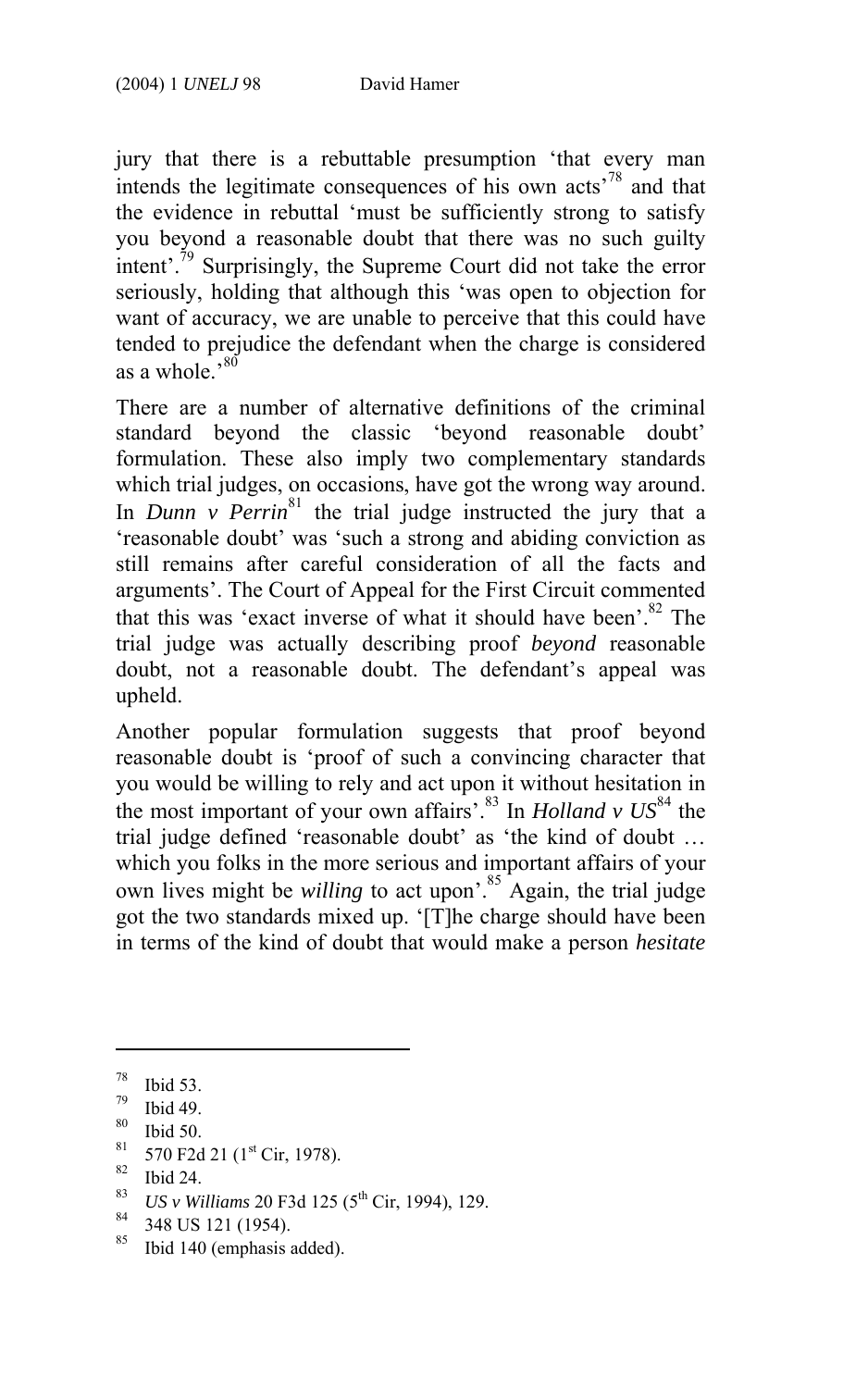to act<sup>36</sup> However, [the](#page-28-0) Supreme Court again brushed the error aside, suggesting that this 'would seem to create confusion rather than misapprehension … [and] that, taken as a whole, the instructions correctly conveyed the concept of reasonable doubt to the jury.' It is regrettable that an interchanging of the prosecution's standard and the defendant's complementary standard was once more taken so lightly. These decisions may need to be reconsidered in t[he](#page-28-1) light of the Supreme Court's increased awareness of proof beyond reasonable doubt as a constitutionally mandated standard.[87](#page-28-2)

## **B** *Circumstantial Direction*

Another way of expressing the defendant's complement of the beyond-reasonable-doubt standard is as follows: 'if there is any reasonable hypothesis consistent with the [defendant's] innocence<sup>88</sup> there should be an acquittal. The High Court of Australia has described this complementary proposition as an 'amplification'<sup>89</sup> of the classic beyond-reasonable-doubt formulation, holding that it will not always be necessary for the trial judge include this in her directions to the jury. In *Shepherd*  Dawson J suggested that it can be 'helpful' where the

<sup>86</sup> Ibid (emphasis added); see also *Holt v US* 218 US 245 (1910), 254 ('hesitate to act') and *Hopt v Utah* 120 US 430 (1887), 439 ('willing to act'). 87 Eg *Re Winship* 397 US 358 (1970). But see George M Dery III, 'The

<span id="page-28-0"></span>Atrophying of the Reasonable Doubt Standard: The United States Supreme Court's Missed Opportunity in *Victor v Nebraska* And its Implications in the Courtroom' (1995) 99 *Dickinson Law Review* 613, discussing *Victor v Nebraska* 114 S Ct 1239 (1994). 88 *Peacock v The King* (1911) 13 CLR 619, 630 (Griffith CJ); see also ibid

<span id="page-28-1"></span><sup>634;</sup> *Hodges Case* (1838) 2 Lewin 228; 168 ER 1136; *Martin v Osborne* (1936) 55 CLR 367, 375, 378 (Dixon J), 381–382 (Evatt J); *Thomas v The Queen* (1960) 102 CLR 584, 605–606; *Plomp v The Queen* (1963) 110 CLR 234, 243 (Dixon CJ), 252 (Menzies J); *Barca v The Queen* (1975) 133 CLR 82, 104 (Gibbs, Stephen and Mason JJ), 109 (Murphy J); *Knight v The Queen* (1992) 175 CLR 495, 502 (Mason CJ, Dawson and Toohey JJ), 511 (Brennan and Gaudron JJ). 89 *Grant v The Queen* (1975) 11 CLR 503, 505 (Barwick CJ, McTiernan,

<span id="page-28-2"></span>Mason, Jacobs and Murphy JJ agreeing); *Knight v The Queen* (1992) 175 CLR 495, 502 (Mason CJ, Dawson and Toohey JJ).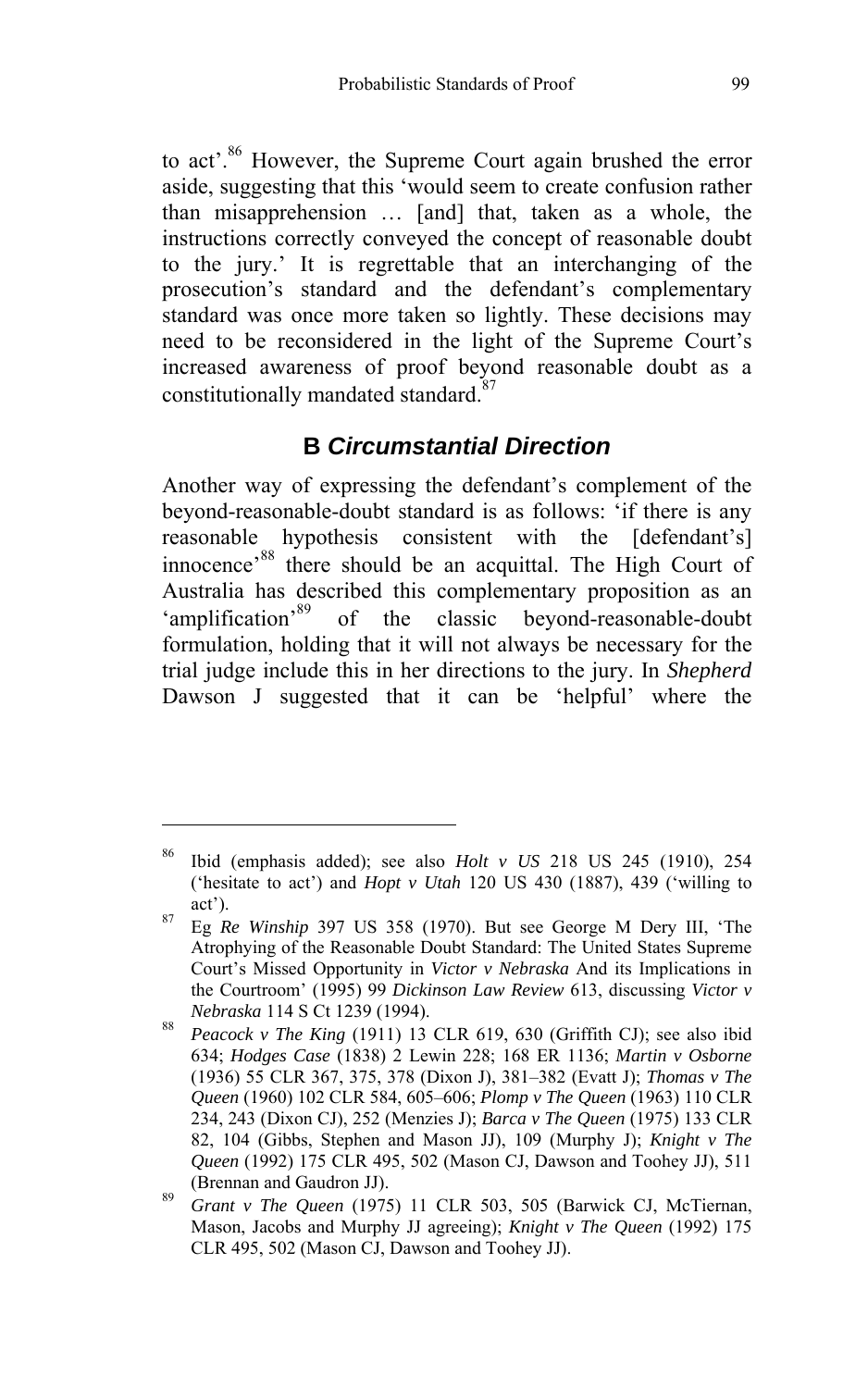$\overline{a}$ 

prosecution relies heavily on circumstantial evidence.<sup>90</sup> but ['m](#page-29-0)ay be confusing rather than helpful' where the prosecution relies primarily on direct evidence.<sup>91</sup>

The rationale of providing the 'reasonable hypothesis' direction in circumstantial cases is that, while circumstantial evidence can be just as strong as direct evidence, it invites a different form of reasoning. 'To say the two types of evidence are equal in weight … is not to say that they are equal in all respects.'92 Whereas direct evidence 'expressly narrate[s]<sup>93</sup> the ultimate fact with respect to which it was adduced, circumstan[tia](#page-29-1)l evidence narrates a fact more or less remote from the ultimate fact. The fact-finder is required to traverse the gap between the narrated fact and the ultimate fact by an interpretative act, and this carries a certain risk. There is greater scope for 'conjecture and speculation'.<sup>94</sup> In the seminal case on the circumstantial evidence direction Baron Alderson warned that'[t]he mind [can be too] apt to take a pleasure in adapting circumstances to one another, and even straining them a little, if need be, to force them to form parts of one connected whole'.95 More recently, Onion J of the Texas Court of Criminal Appeals noted the view that 'people have a

<sup>90</sup> *Shepherd v R* (1990) 170 CLR 573, 578 (Dawson J); see also *Grant v The Queen* (1975) 11 ALR 503, 504 (Barwick CJ); *Peacock v The King* (1912) 13 CLR 619, 630 (Griffith CJ). 91 *Shepherd v R* (1990) 170 CLR 573, 578 (Dawson J). 92 *Hankins v State* 646 SW2d 191 (1983), 215 (Onion J, diss), quoting from

*State v Lasley* 583 SW2d 511 (1979).<br><sup>93</sup> Jeremy Bentham, *Rationale of Judicial Evidence* (Hunt and Clarke 1827),

<span id="page-29-0"></span><sup>3:7–8;</sup> discussed in Alexander Welsh, *Strong Representations: Narrative and Circumstantial Evidence in England* (1992), 36. See also *Shepherd v R*  (1990) 170 CLR 573, 579; William Wills, *Wills on Circumstantial* 

<span id="page-29-1"></span>

*Evidence* (6th ed, 1912) 412. 94 *Hankins v State* 646 SW 2d 191 (1983), 207, 217 (Onion J, diss). 95 Baron Alderson in *Hodges Case* (1838) 2 Lewin 228; 168 ER 1136, as discussed in Wills, above n 93, 48. See also *Pfennig v The Queen* (1995) 182 CLR 461, 536 (McHugh J); Nancy Pennington and Reid Hastie, 'Explaining the evidence: Tests of the story model for jury decisionmaking' (1992) 62 *Journal of Personality and Social Psychology* 189, 252; W Lance Bennet, and Martha Feldman, *Reconstructing Reality in the Courtroom: Justice and Judgment in American Culture* (1981) 66–68; Wagenaar, van Koppen, and Crombag, above n 18, 141–3, 211, 218; Paul Bergman and Alan Moore, 'Mistrial by likelihood ratio: Bayesian analysis meets the F word' (1991) 13 *Cardozo Law Review* 589, 602.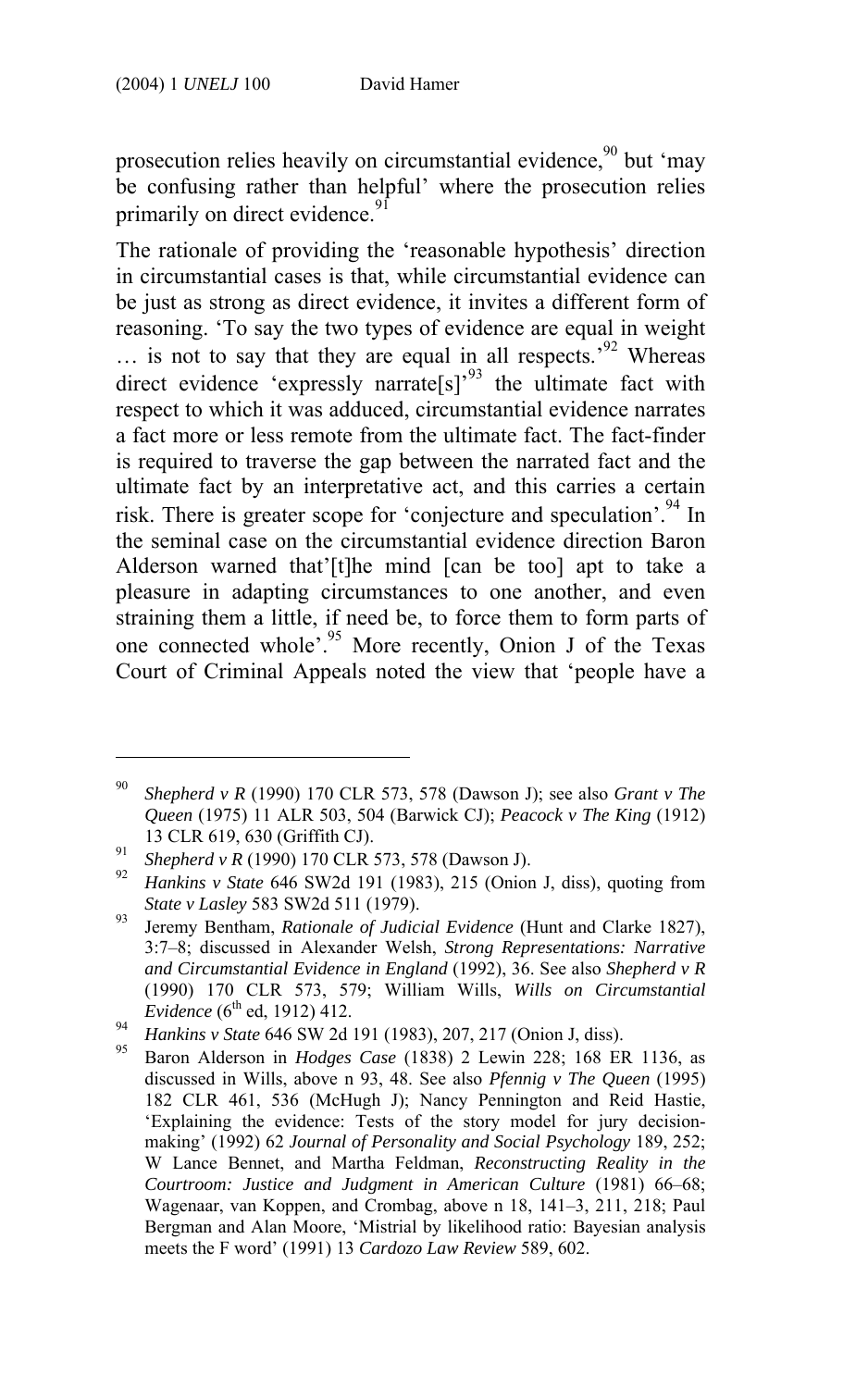psychological propensity to weave theories from circumstantial evidence and then to defend their theories because [of](#page-30-0) vanity or pride<sup>'.96</sup> For this reason, it is 'necessary to warn the jury against the danger of being misled by a train of circumstantial evidence<sup>'.97</sup> It may be helpful to direct the jury [tha](#page-30-1)t it is not enough that the defendant's guilt be a 'rational inference … it should be "the only rational inference that the circumstances would enable them to draw".<sup>98</sup> 'In the ordered processes of logical thought … regard must be had to every hypothesis which can compete with the hypothesis suggested by experience and knowledge of human affairs.<sup>39</sup> The story of guilt may be attractive, but the jury must also consider whether stories of innocence are also open. If any such story appears reasonable the defendant should be acquitted.<sup>100</sup>

A number of United States courts have misunderstood the logic of the 'reasonable hypothesis' direction, resulting in a relaxation of the prosecution's standard of proof. The confusion appears to have begun with the Supreme Court in *Holland v US*, although properly understood, the decision is unproblematic.<sup>101</sup> One of the defendants' grounds of appeal was that the trial judge had failed to provide a 'reasonable hypothesis' direction even though the prosecution case was entirely circumstantial. In a unanimous judgment delivered by Clark J the appeal was dismissed. The court held that 'where the jury is properly instructed on the

<sup>96</sup>*Hankins v State* 646 SW2d 191 (1983), 204–205. 97 Baron Alderson in *Hodges Case* (1838) 2 Lewin 228; 168 ER 1136, as discussed in Wills, above n 93, 48. 98 *Plomp v The Queen* (1963) 110 CLR 234, 252, quoted in *Barca v The* 

<span id="page-30-1"></span><span id="page-30-0"></span>

*Queen* (1975) 133 CLR 82, 104 (Gibbs, Stephen and Mason JJ).<br>*Martin v Osborne* (1936) 55 CLR 367, 381 (Evatt J).<br><sup>100</sup> The potential weaknesses of circumstantial evidence should not diminish the fact that the directness of eye-witness evidence carries its own dangers. (See eg Elizabeth Loftus, *Eyewitness Testimony* (revised ed, 1986); *R v Turnbull* [1977] QB 224; *Davies v The King* (1937) 57 CLR 170, 182; *Hampton v State* 285 NW2d 868 (1979), 872.) Indeed, an accumulation of circumstantial evidence may appear far stronger than a single eyewitness: '[C]ircumstances cannot lie or be mistaken, whereas witnesses can'. (TC Brennan, 'Circumstantial Evidence' (1930) 4 *Australian Law Journal* 106, 106; see also Welsh, above n 93, 16.) The reasoning behind this is that 'a narrative cannot be shaped from circumstantial evidence without considerably more work than goes into most lies'. (Welsh, above n 93, 17.) 101 348 US 121 (1954).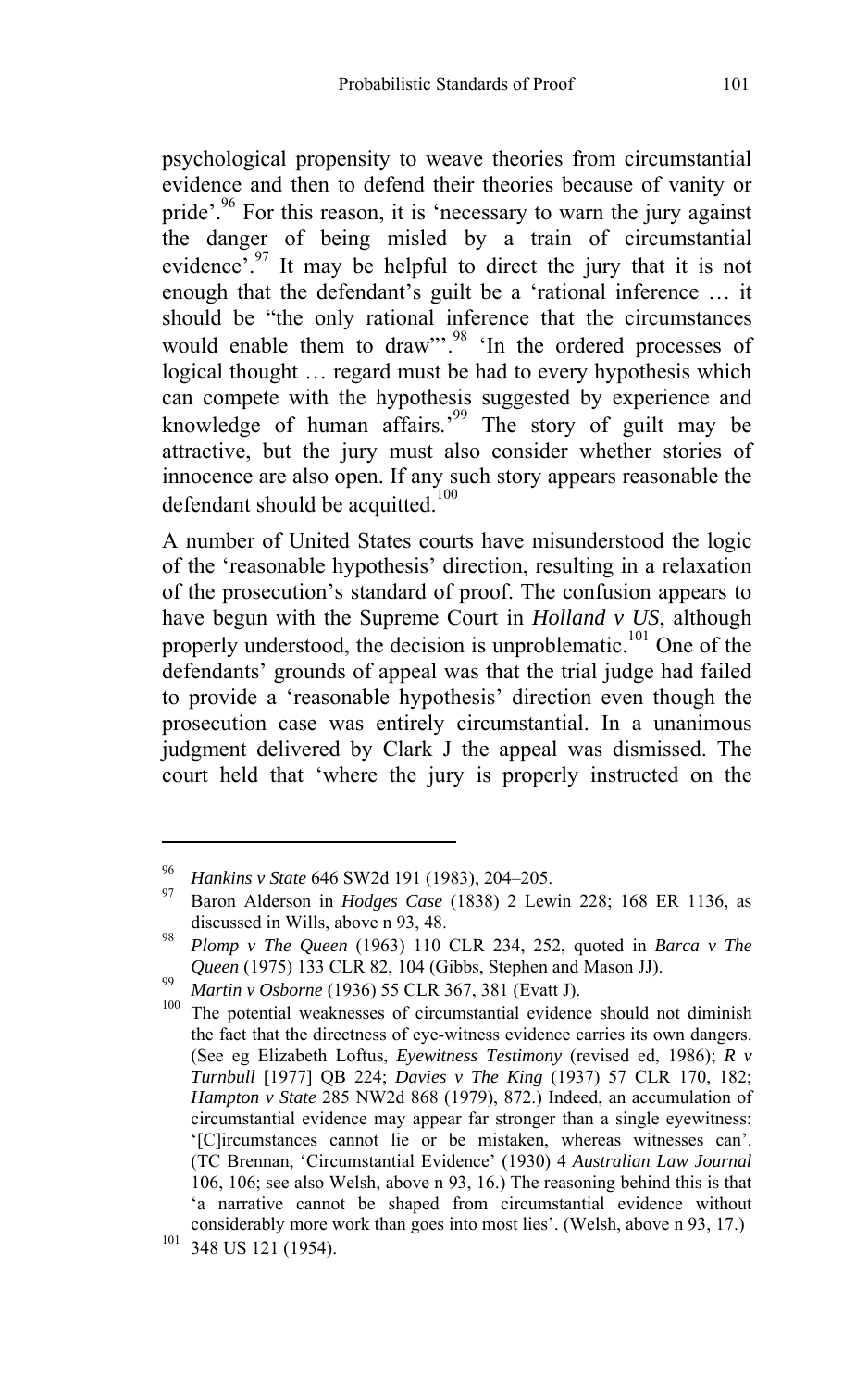standards for reasonable doubt, such an additional instruction on circumstantial is confusing and incorrect'.<sup>102</sup> It [ap](#page-31-0)pears clear in the context of the case that the court was questioning the necessity for the direction, and not its logic. The court recognised that 'the cogency of [the prosecution's] proof depends upon its effective negation of reasonable explanations by the [defendant] inconsistent with guilt'; $103$  if the defendants were able [to](#page-31-1) offer a reasonable explanation — a reasonable hypothesis consistent with innocence — they would be entitled [to](#page-31-2) an acquittal.

In *United States v La Rose*<sup>104</sup> the United States Court of Appeals for the Sixth Circuit provided a logically correct statement of the law: 'in a circumstantial evidence case the inferences to be drawn from the evidence must not only be consistent with guilt but inconsistent with every reasonable hypothesis of innocence.<sup>105</sup> However, in *United States v Scott*<sup>106</sup> the court declined to follow *La Rose* on the ground that it had failed to consider *Holland* and was 'an aberration'.<sup>107</sup> In *United States v Stone*<sup>108</sup> the court held 'that circumstantial evidence alone can sustain a guilty verdict and that to do so, circumstantial evidence need not remove every

<sup>&</sup>lt;sup>102</sup> Ibid 139–140 (emphasis added). 103 Ibid 135. The court may have had concerns particular to the circumstances of that case. The defendant was convicted on charges of tax evasion, the prosecution pointing to an apparent increase in the defendant's net worth over a given period far exceeding declared income. The taxpayer responded by offering a number of 'leads' – explanations as to how the money was in fact acquired prior to the relevant period. 'Were the Government required to run down all such leads it would face grave investigative difficulties; still its failure to do so might jeopardize the position of the taxpayer.' (Ibid 127; see also at 137–139.) Much of the reasoning in the case sought to resolve the conflict between these competing concerns. A 'reasonable hypothesis' direction may have been considered to tip the balance too far in the defendant's favour. It is interesting to note that in *Jackson v Virginia* 443 US 307 (1979), 318 fn 9, the Supreme Court suggested that the theory 'rejected' in *Holland* was 'that the prosecution was under an affirmative duty to rule out every hypothesis except that of guilt'; the court did not suggest that it was wrong to require the exclusion of every 'reasonable'

<span id="page-31-0"></span>

hypothesis.<br>
<sup>104</sup> 459 F2d 361 (1972).<br>
<sup>105</sup> Ibid 363, quoting from *Fitzpatrick v US* 410 F2d 513(1969), 516.<br>
<sup>106</sup> 578 F2d 1186 (1978).<br>
<sup>107</sup> Ibid 1192.<br>
<sup>108</sup> 748 F2d 361 (1984).

<span id="page-31-1"></span>

<span id="page-31-2"></span>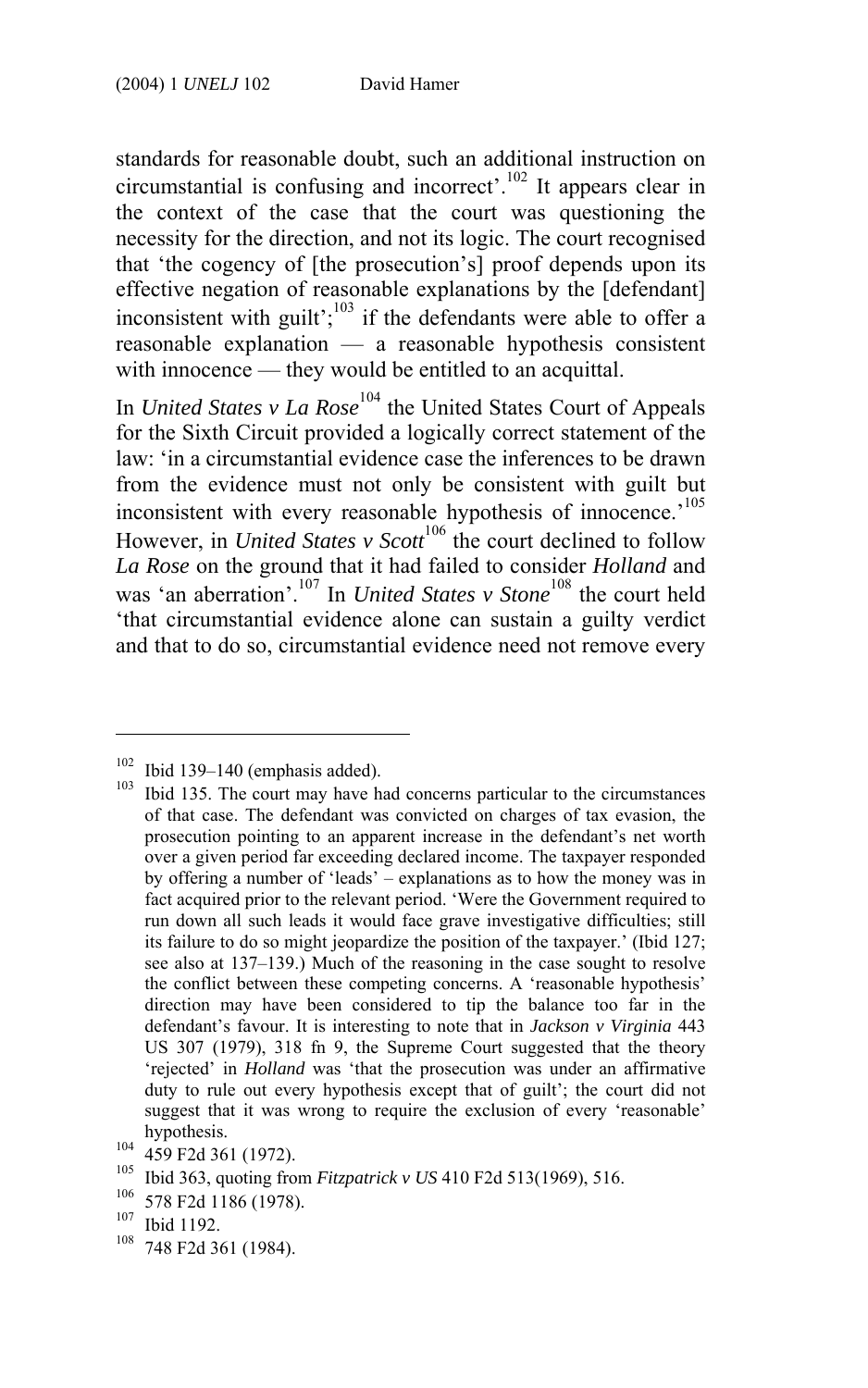reasonable hypothesis except that of guilt',<sup>109</sup> following *Scott* and expressly overruling *La Ro[se](#page-32-0)*.<sup>110</sup> This statement is logically inconsistent with the Constitutional requirement that guilt be proved beyond reasonable doubt.<sup>111</sup> If there is a reasonable hypothesis consistent with innocence, then there should be a reasonable doubt about the defendant's guilt.

The Sixth Circuit is not alone in its unconstitutional confusion. In *Hankins v State*<sup>112</sup> a majority of the Court of C[rim](#page-32-1)inal Appeal of Texas held that the 'reasonable hypothesis' principle is in 'conflict'<sup>113</sup> with, and sets a 'more rigorous standard'<sup>114</sup> than the requirement of proof beyond [reas](#page-32-2)onable doubt. To an extent, this view may have been the product of an awkward formulation of the principle that was then conventional in Texas: the circumstantial evidence 'must exclude, *to a moral certainty*, every other *reasonable hypothesis*, [exce](#page-32-3)pt the defendant's guilt; and unless they do so, *beyond a reasonable doubt*, you will find the defendant not guilty.'115 As already outlined, a 'reasonable hypothesis' of innocence is basis for a reasonable doubt, and the expression 'moral certainty' is another version of the criminal standard.<sup>116</sup> The Texas formulation is therefore, at best, doubly tautological; at worst it sets an exponentially higher standard than the proper criminal standard. The majority of the Court of Criminal Appeal in *Hankins* was right to express disapproval of this instruction, $117$  But, as Onions J in dissent recognised, the 'reasonable hypothesis' principle 'is only another application of

<sup>109</sup> Ibid 362. 110 Ibid 363. 111 *Re Winship* 397 US 358 (1970), 364; see also *Jackson v Virginia* 443 US

<span id="page-32-0"></span>

<span id="page-32-1"></span>

<sup>307 (1979). 112 646</sup> SW2d 191 (1983). 113 Ibid 199. 114 Ibid 198, quoting from *State v LeClair* 425 A2d 182 (1981). 115 *Hankins v State* 646 SW2d 191 (1983), 207 (emphasis added), quoting the

<span id="page-32-3"></span><span id="page-32-2"></span>

State Bar of Texas, *Texas Criminal Pattern Jury Charges*, §0.01 (1975). 116 See eg Shapiro, above n 4. 117 *Hankins v State* 646 SW2d 191 (1983), 200; see also *Charles v State* <sup>955</sup> SW2d 400 (1997), 405.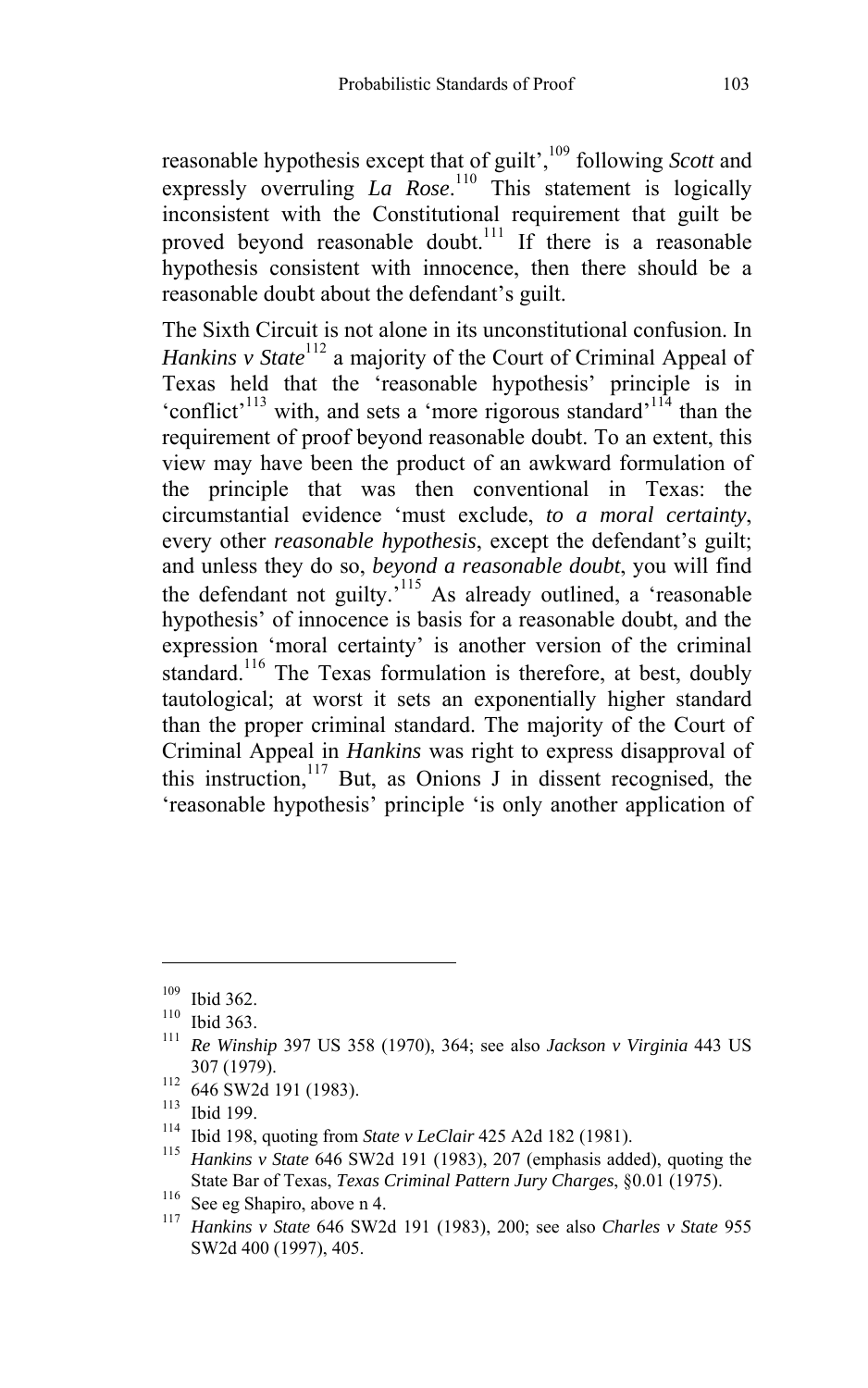the doctrine of reasonable doubt'.118 The decisions in *Hankins*, *Stone* and *Scott* 'have redefined the reasonable doubt standards in circumstantial evidence cases'.<sup>119</sup>

In fact it is arguable that any weakness with the 'reasonable hypothesis' standard is in favour of the prosecution rather than the defendant. It might lead [a ju](#page-33-0)ror to think that, to avoid prosecution, it must be possible to mould the evidence into a single concrete story of innocence. An assortment of weaknesses in the prosecution case [—](#page-33-1) for example, evidence only of a weak motive, possible bias in the eyewitness, effective crossexamination of the prosecution's expert forensic witness, equivocal evidence of post-offence conduct — would not suffice; 'a generalized unease or scepticism about the prosecution's evidence is not a valid basis to resist entreaties to vote for conviction'.120 The 'reasonable hypothesis' principle should not be interpreted as meaning 'a doubt is reasonable only if the juror can articulate to himself or herself some *partic[ular](#page-33-2)* reason for  $\cdot$ it.<sup>121</sup>

## **C** *Concerns Over Burden Reversal*

The present discussion may raise the objection that standards are not imposed on *both* parties. Only one party is required to satisfy the standard of proof, generally the plaintiff or prosecution, although exceptionally the defendant must prove an affirmative defence to a certain standard.<sup>122</sup> In criminal cases in particular, to

<sup>118</sup> *Hankins v State* 646 SW2d 191 (1983), 206 (Onion J, diss), quoting from *Hunt v State* 7 Tex Ct App 212 (1879), 237–238. See also *Hankins v State* 

<span id="page-33-0"></span>

<sup>646</sup> SW2d 191 (1983), 215–217 (Onion J, diss).<br><sup>119</sup> Chambers, above n 17, 688.<br><sup>120</sup> Newman, above n 69, 983. Newman was here addressing the definition of a reasonable doubt as 'a doubt based on a reason' (see also Thomas Mulrine, 'Reasonable Doubt: How in the World is it Defined?' (1997) 12 *American University Journal of International Law and Policy* 195, 224). However, the comments have clear application to the 'reasonable hypothesis'

<span id="page-33-2"></span><span id="page-33-1"></span>

<sup>&</sup>lt;sup>121</sup> Newman, above n 69, 983 (emphasis added). <sup>122</sup> Generally the defendant bears at most an evidential burden, requiring her to point to sufficient evidence to raise certain defences. The prosecution will then be required to negate the defence beyond reasonable doubt. The only common law exception to this is the insanity defence. The defendant bears a legal burden, and must prove the facts constituting the defence on the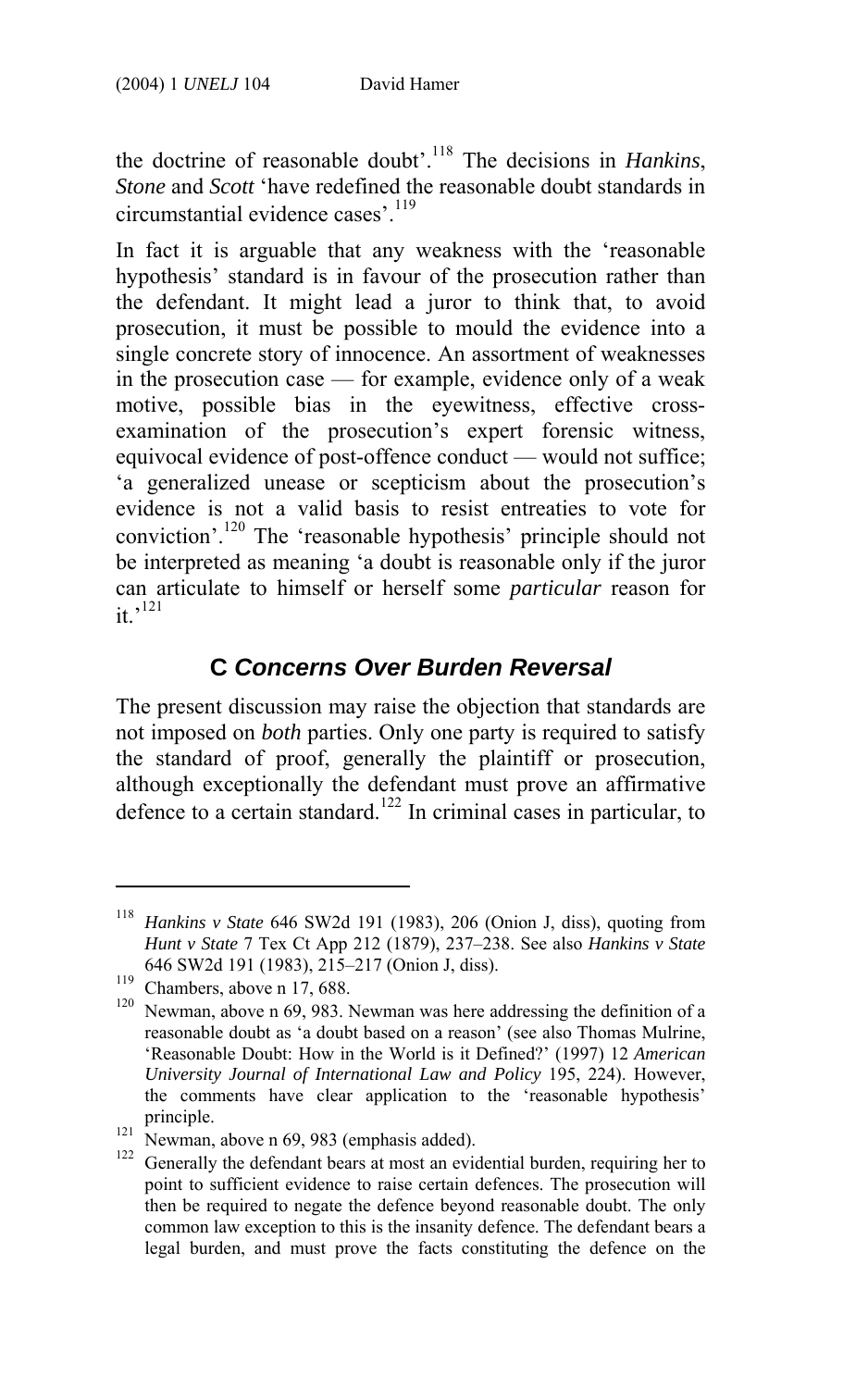talk in terms of the defendant's standard of proof appears inconsistent with the presumption of innocence. But this objection is misplaced. It conflates the principles governing standards of proof with those governing the closely related topic of burdens of proof. It could be argued that the present discussion of standards of proof is incomplete due to its failure to address burdens of proof. But such an argument should not be permitted to divert attention from the fact that the probabilistic nature of standards of proof makes the existence of the complementary standards an inescapable fact. The confusions explored above indicate that it is better to acknowledge and understand the defendant's standard than to pretend it does not exist.

Solan suggests that even the classic ['bey](#page-34-0)ond reasonable doubt' formulation may have a burden-shifting effect.<sup>123</sup> He prefers a formulation which would require the jury to be 'firmly convinced' in the defendant's guilt in order to [con](#page-34-1)vict. This, he suggests 'focuses more on the government's burden',<sup>124</sup> whereas the 'reasonable doubt' instruction 'focus[es] the jury on the defendant's ability to come up with alternative explanations'.<sup>125</sup> The classic formulation, he suggests, 'encourages jurors to take the government's case as a given and then challenges them to find alternatives'.<sup>126</sup>

But, as Solan acknowledges, even his preferred formulation has its inevitable complement.<sup>127</sup> A model instruction advanced by

balance of probabilities. However, the general rule has been greatly weakened by numerous statutory defences which also impose the legal burden on the defendant. Such legislation raises concerns about the erosion of the presumption of innocence; however, the courts' ability to override the legislation on this ground varies from jurisdiction to jurisdiction. See eg *Woolmington v Director of Public Prosecutions* [1935] AC 462; *Patterson v New York* 432 US 197 (1977); *R v Hunt* [1987] 1 All ER 1; *R v Lambert* 

<sup>[2002]</sup> AC 545. 123 Other aspects of the law of criminal proof raise far more genuine concerns

about burden reversal. See previous n. 124 Lawrence M Solan, 'Refocusing the Burden of Proof in Criminal Cases: Some Doubt about Reasonable Doubt' (1999) 78 *Texas Law Review* 105,

<sup>107.&</sup>lt;br>
<sup>125</sup> Ibid 129.<br>
<sup>126</sup> Ibid 134.<br>
<sup>127</sup> Ibid 144.

<span id="page-34-0"></span>

<span id="page-34-1"></span>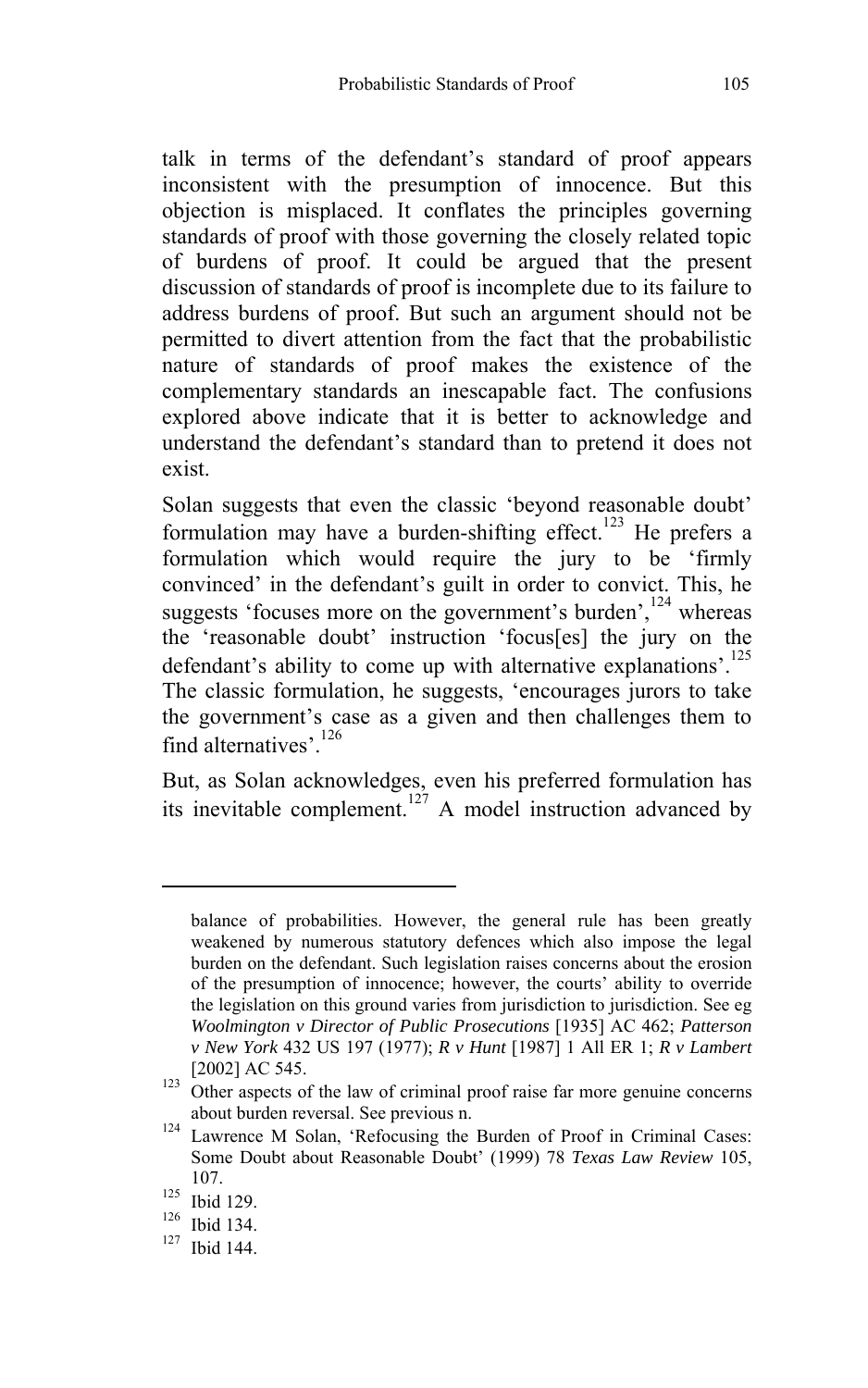the Federal Judicial Center requires the jury to be 'firmly convinced' of the defendant's guilt in order to convict, adding that the jury should acquit if they 'think there is a real possibility that he is not guilty'.<sup>128</sup> One could perceive equal burden-shifting risks with this instruction.<sup>129</sup> The only version [of t](#page-35-0)he criminal standard that does not pose burden-shifti[ng r](#page-35-1)isks is the one with no complement — a standard requiring the prosecution to prove guilt to absolute certainty, a probability of one hundred per cent. But where empirical proof is involved some doubt ap[pear](#page-35-2)s inevitable. To require absolute certainty would be to give crime impunity.

As stated at the outset, factual accuracy is the paramount goal of the trial. But it would be a perversion of this goal to seek to projecta 'myth of certainty'<sup>130</sup> on the ground that 'some things are best left unsaid',<sup>131</sup> or out of a concern that to acknowledge the risk of error would jeopardise 'the continued confidence in the present system of criminal trial'.<sup>132</sup> The standing of the judicial system would suffer far more from the debunking of the myth when inevitable miscarriages of justice occasionally came to light. The system is likely to maintain far greater health by the acknowledgement, rather than the concealment, of the fundamental fact that in administering criminal justice, 'some risk of convicting the innocent must be run'.133

<sup>128</sup> Federal Judicial Center, *Pattern Criminal Jury Instructions* (1988) No 21,

at 28. 129 *US v Porter* 821 F 2d 968 (4th Cir, 1987). At 973 the court entertained the defendant's argument that this shifted the burden: 'Implying the evidence must show a real possibility of innocence to justify acquittal trenches on the principle that a defendant is presumed to be innocent.' Ultimately, however, any such risk was overcome in other instructions. Contrast, *US v Conway* 

<span id="page-35-1"></span><span id="page-35-0"></span>

<sup>&</sup>lt;sup>130</sup> Tribe, above n 51, 1373.<br><sup>131</sup> Kaye, above n 34, 40. See also Tribe, above n 51, 1372; Nesson, above n 5,

<span id="page-35-3"></span><span id="page-35-2"></span>

<sup>1225;</sup> Ligertwood, above n 58, 79. 132 Ligertwood, above n 51, 387. 133 Glanville Williams, *The Proof of Guilt: A Study of the English Criminal Trial* (1963) 190; compare Daniel N Shaviro, 'Statistical-Probability Evidence and the Appearance of Justice' (1989) 103 *Harvard Law Review* 530, 544.